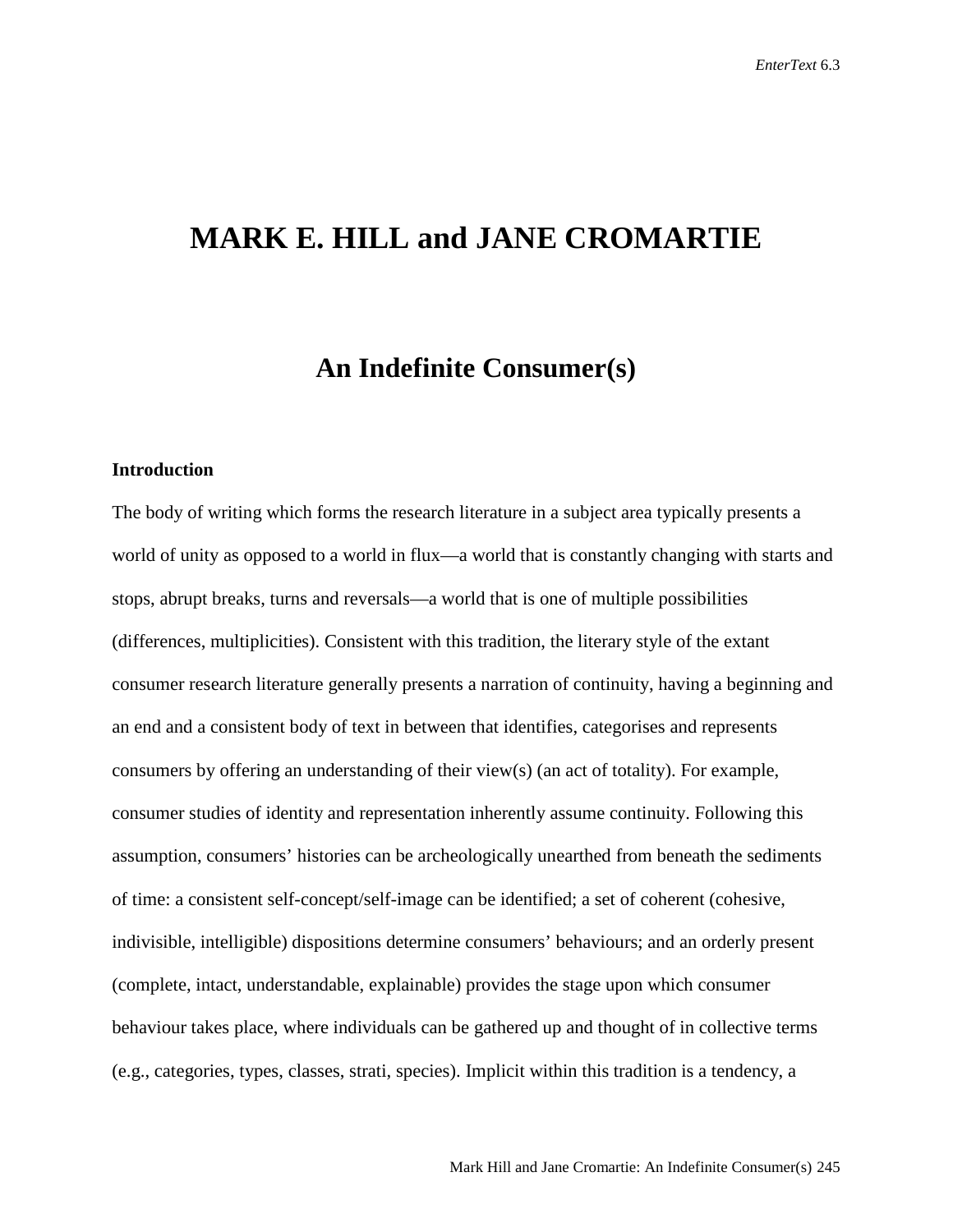current, in the direction of the familiar, to reduce "the uncommon to the common" which is fundamental to knowledge as a "condition of life."<sup>[1](#page-26-0)</sup>

However, as Derrida poignantly illustrates through the concept of "differance," "there is a pure difference or trace" which allows for the possibility of a system (linguistically or otherwise) and, at the same time, "…renders impossible the successful completion of the system. Differance forever exceeds [the] system, or is the condition for [the] system that cannot be identified with [it]."<sup>[2](#page-26-1)</sup> This suggests that knowledge as a system can never be complete. Neither what we know about consumers nor their behaviour can ever be "made complete" like some child's picture puzzle, where the picture is made complete only when all scrambled pieces from the puzzle box have been properly fitted and positioned relative to one another on the table-top. New knowledge is not simply that which is absent in a current representation. Pure difference, or the condition that allows for difference to occur perpetually, means that that which can be known about consumers and their behaviour will more closely resemble the ever-changing picture seen through the child's kaleidoscope, than the single view shown by completion of the child's picture puzzle.

Similarly, as noted by Deleuze, "difference is always more complex than mere opposition."[3](#page-26-2) Despite restrictions imposed by the binary nature of language, verbally recognising the incomplete, fragmentary nature of consumers allows at least for a momentary glimpse into difference. But fundamentally, an indefinite view of consumers requires an understanding of difference. Through both its literary style and its content, this research offers a view of an indefinite consumer(s) predicated upon difference.

The literary style used is based upon Deleuze's principle of *difference:*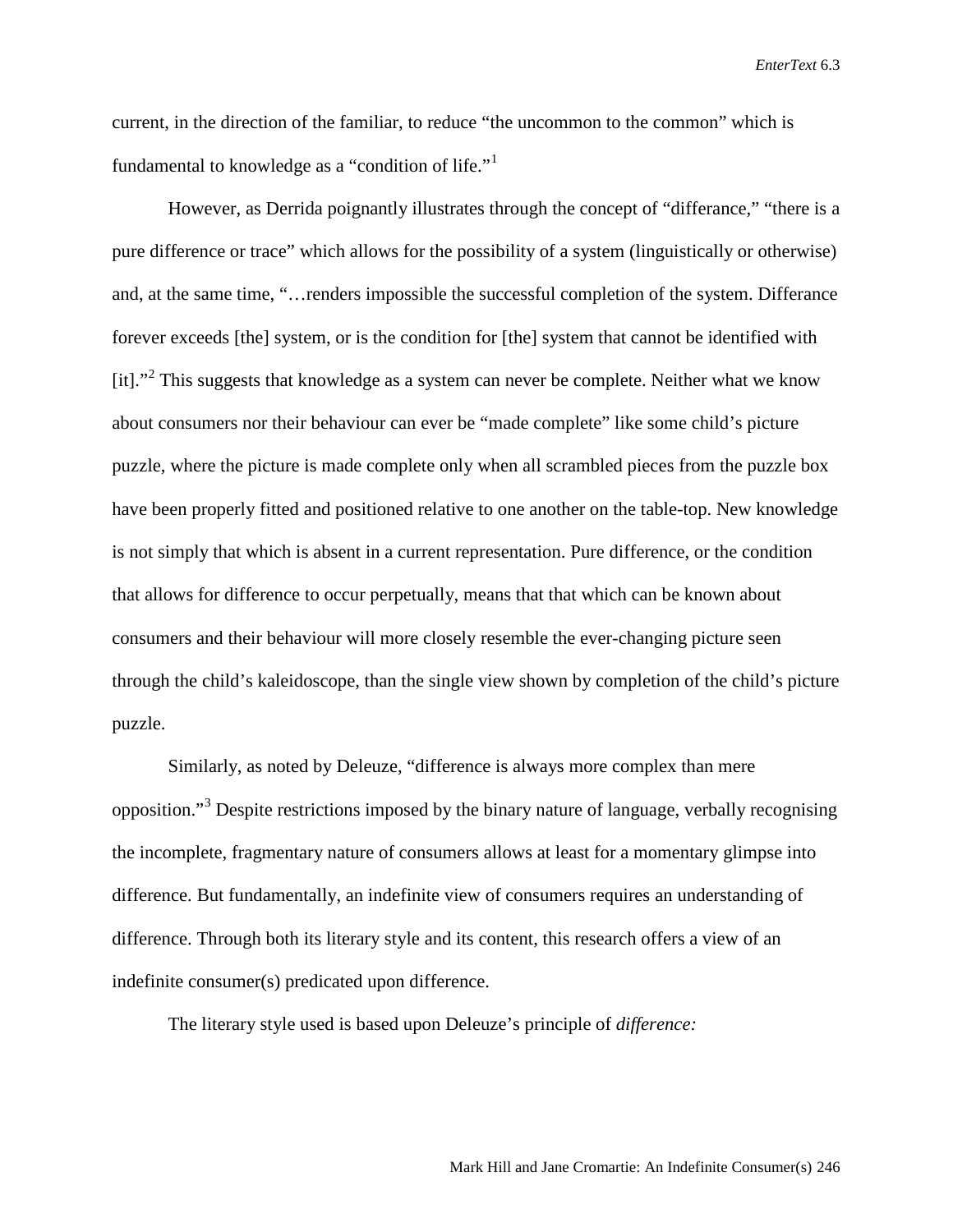fragments or parts whose sole relationship is sheer difference that are related to each other only in that each of them is different. "Dissociation" here ceases to be a negative trait [characteristic] of the schizophrenic and becomes a positive and productive principle of both Life and Literature.<sup>[4](#page-26-3)</sup>

Our fragmentary literary style is intended to be consistent with a Nietzschean view of knowledge and truth, for "Nietzsche replaced the ideal of knowledge, the discovery of the truth, with *interpretation* and *evaluation*. Interpretation establishes the 'meaning' of a phenomenon, which is always fragmentary and incomplete ..."<sup>[5](#page-26-4)</sup>

Viewing consumers as being indefinite, being incomplete, allows them to be seen as involved in a fragmentary, inconstant, nomadic existence of difference. For an indefinite consumer(s), the world is constantly in flux (changing, pulsing, breaking apart and coming together again anew)—a world of difference. Such a world of interrelated, incomplete multiplicities strips away traditional notions of consumers with: a retrievable past (where forgetting is a part of the interplay of things to come); ownership and consistency of one's selfconcept/self-image; the coherency of dispositions for developing multiplicities; a whole present that is knowable (understandable, demarcate-able); the spatial linearity of time; the ground (solidness, unchanging) for knowledge and truth; and the determinant view of consumers.

Within this fragmentary writing style, twenty-three questions and their responses are offered. Although implicitly the following presentation might suggest that the chosen questions, their number, and their ordering are offered as some kind of definitive approach to difference, they are not. Any other sequence and/or questioning (and responding) could have been offered as well, resulting in different vantage points of difference. Each questioner and each responder brings different interpretations and makes different evaluations. This is the *way* of difference.

#### **1.** *What do we know of difference?*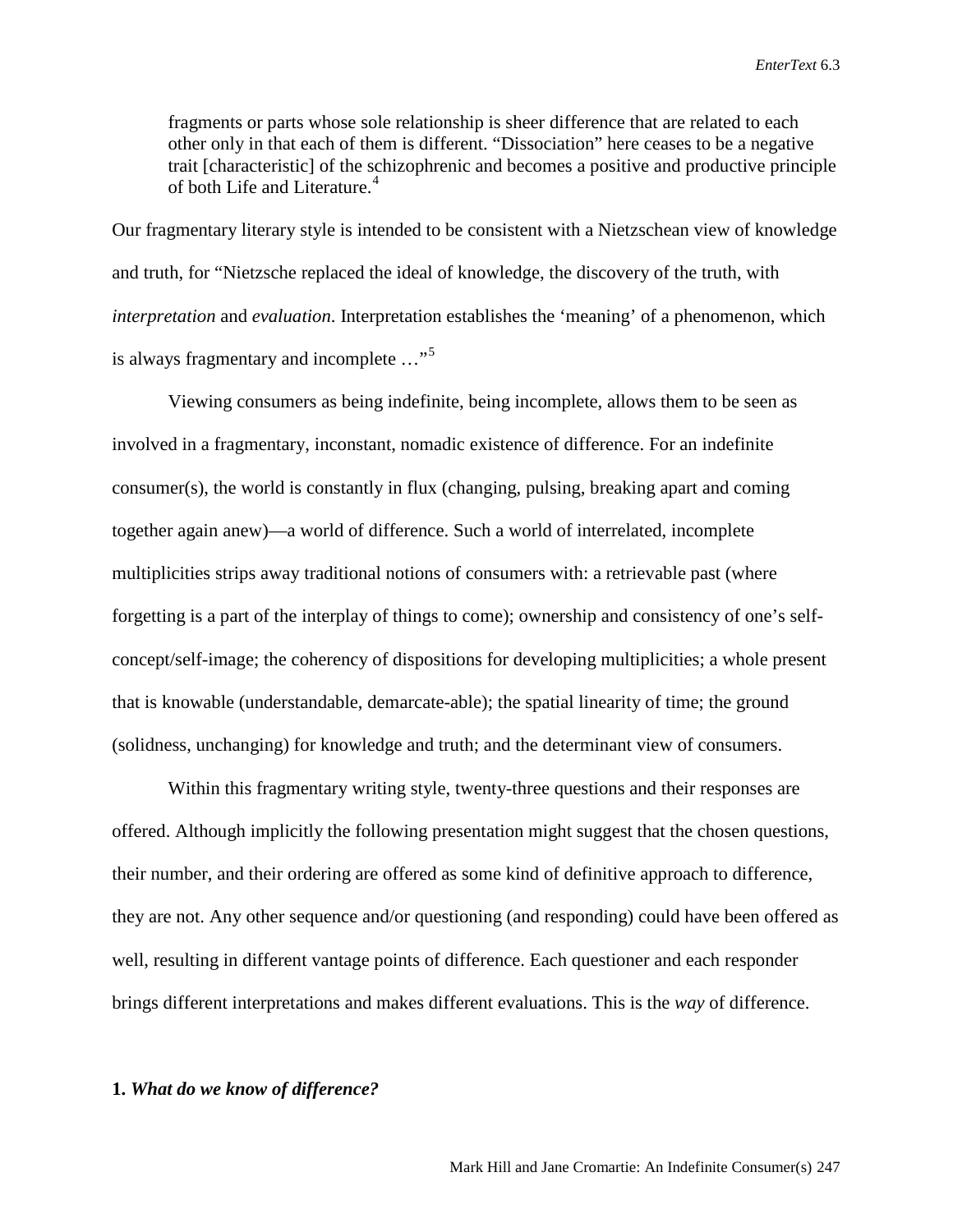All things are of difference, through and through.

#### **2.** *What is the essence of what consumers consume?*

Difference. Consumers not only consume difference and therefore seek it, but also are cocreators of difference. Their very existence is predicated upon difference. At the same time, the consumption of difference is transformative, creating something new in the process. In this sense, consumption is positive, simultaneously consuming and creating difference.

#### **3.** *What is the nature of marketing?*

Marketing is about creating differences for consumption in a marketplace of difference. It is about the becoming-other (providing something meaningfully different than that offered by others) while at the same time resisting it (attempting to maintain a preferred meaningful position), both of which are of difference.

As marketers move toward a sensing and responding perspective,  $6$  they move toward the becoming (e.g., the becoming of consumers, emerging markets, learning organisations, developing countries) aspect of difference—the dynamic nature of difference.

### **4.** *Is what we know of difference only through that which is expressed (realised, actualised) as differences? Or, is there more to difference?*

If all things are of difference, as expressed differences, then they themselves are subject to difference, meaning that they came about through difference and will continue (persist, exist, repeat) as such, as difference continues.[7](#page-26-6) The *more than* of difference is suggested by Derrida's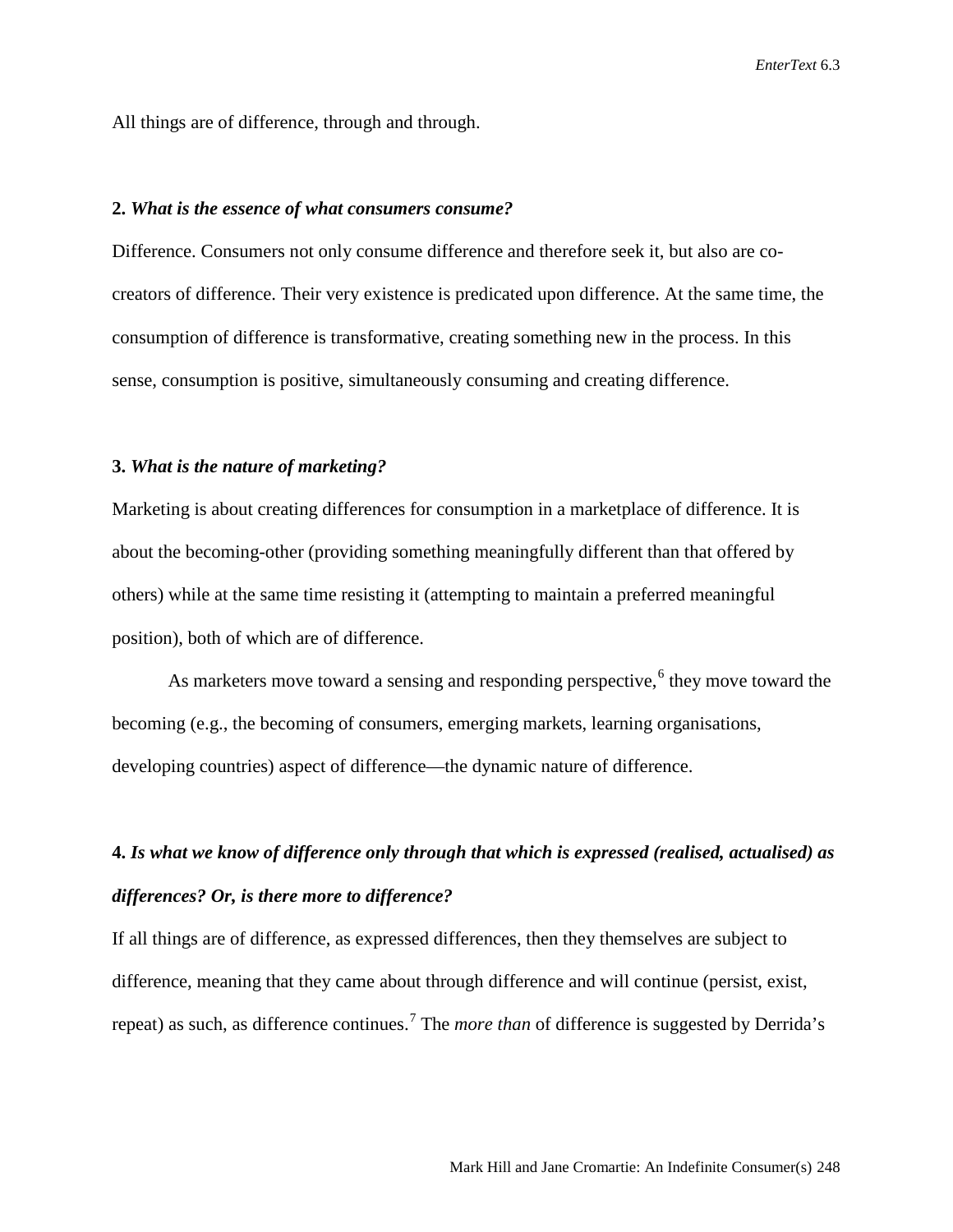"differance" illuminating that by which difference continues, or the means by which expressed differences are continuously being realised.

#### **5.** *What is knowable other than expressed differences?*

There must be a structure (or structuring) that is affecting the proliferation of differences. And this structure (or structuring) is other than the differences it is producing. While the structure (structuring) may not be directly knowable—since the proliferation of differences is at the same time a product of this structure (or structuring)—the characteristics of the proliferation of differences should imply something about the structure (or structuring) producing them. In other words, "one can come to an understanding of the soil by studying what grows in this soil."<sup>[8](#page-26-7)</sup> Differences possess reflective characteristics (markings, traits, tendencies) of the structure (or structuring) producing them. One such characteristic, condition or manifestation of this proliferation of differences is the repetition of things (differences) or the appearance of repetition.

#### **6.** *Is repetition the same as difference?*

Within differences there is no repetition *per se* because time and space are themselves of differences. Heraclitus captures this notion by explaining, "You can't step into the same river twice:"[9](#page-26-8)

A flowing river constantly changes its contents: the waters in front of us move on [while] others replenish them. Heraclitus says the cosmos functions in the same way: new things come into being, others die, and everything is transformed. We have only to look at what is happening all around us to see that this is true. New laws are enacted and others are no longer enforced. New social and political movements gain momentum while others become spent and irrelevant. New styles of behavior and expression become fashionable and others are relegated to the dust-heap.<sup>10</sup>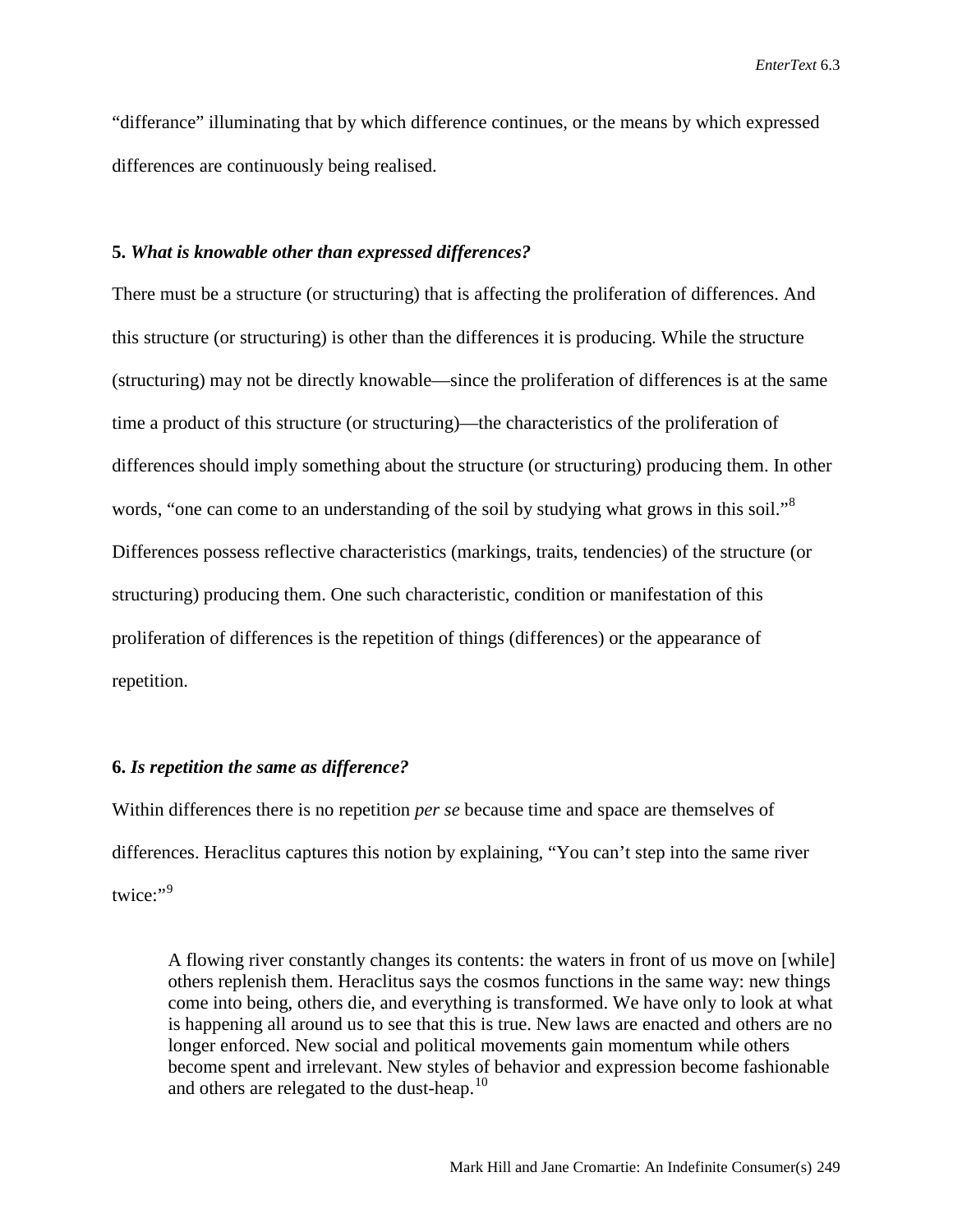Difference<sup>[11](#page-26-10)</sup> is that which repeats. Difference proliferates differences.

Nietzsche<sup>[12](#page-26-11)</sup> offers a similar interpretation with his understanding of the "eternal" recurrence" (the eternal return). Here Difference and repetition are integral: i.e., repetition is a condition<sup>[13](#page-26-12)</sup> of Difference. An understanding of consumer behaviour requires an understanding of that which drives consumer behaviour—i.e., the repetition of Difference. In other words, behaviours are of changing compositions of differences (consumers) occurring through the repetition of Difference.

To emphasise this point, what appears as repetition within the world of differences is not repetition in terms of duplication (a reproduction or a replaying) of some prior experience, event, or thing. There is no "*same*" as in an identity and representation perspective. Each experience, each difference, is in itself different among the proliferation of differences, each and every time. To think of repetition otherwise would be to deny the essence of difference. However, this aspect of difference presents an opportunity to participate in Difference by re-examining those consumer concepts which do not take into account the repetition of Difference—its creating and re-creating nature.

For example, advertising frequently uses repetition as a strategy to achieve particular communication objectives. But perhaps a deeper understanding of what is happening is possible. Difference is a part of what results from exposures to the advertisement, leading to potential changes (differences, becomings) in consumers viewing them (e.g., interest, boredom, tedium, nostalgia) and different possible interpretations of what is communicated. Each exposure is different, creating differences along the way as consumers themselves are becoming different. Another example might involve the meaning of the degree of satisfaction expressed by consumers about some consumption experience. How long does an expressed degree of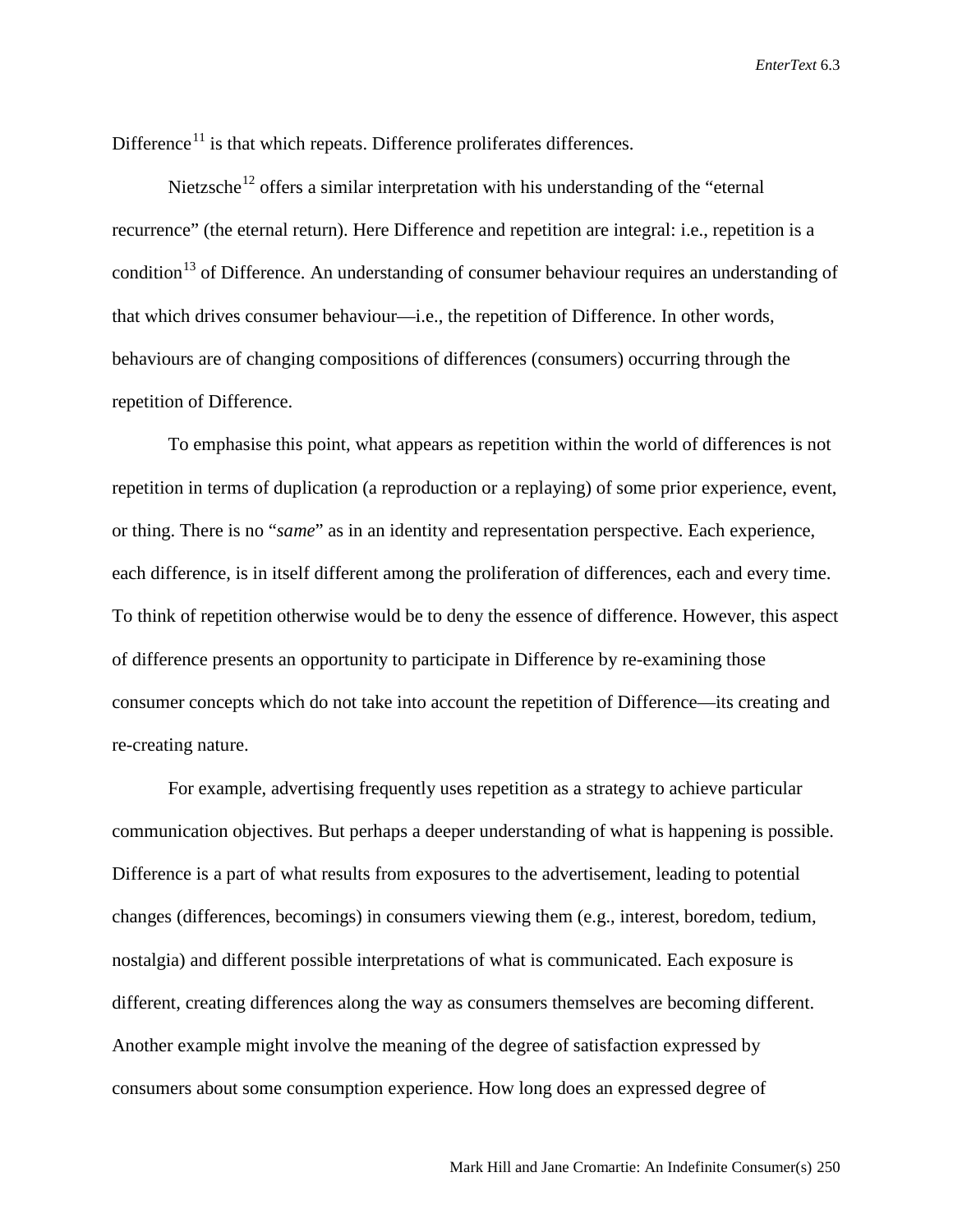consumer satisfaction last? The dissipation of satisfaction certainly involves changes in the composition of differences (consumers), again, stemming from the repetition of Difference. While the conditions for the occurrence of differences may certainly repeat, in consequence, different differences can, and are likely to, occur. In addition, recognition of repetition as characteristic of Difference implicitly suggests that others may contribute to the nature of the proliferation of differences.

#### **7.** *Is there a beginning and an end to Difference?*

No. Beginnings and ends are of differences, and differences are other than that which produces them. For Difference, there is no beginning or end. The proliferation of differences is not progressive in the sense that they are heading in some pre-determined direction. Any such direction would also be of difference (e.g., forward, backwards).

This is why those who seek a ground, some fundamental basis for knowledge and truth, within the world of differences will always be frustrated. Within the world of differences, nothing is finite. There is no one right answer to be found, putting an end to the need to search further. Beginnings and ends are always subject to the ways of Difference—creating new beginnings and new ends, new foundations and new paths of knowledge. Within Derrida's concept of "differance," whether in the case of knowledge or otherwise, there is no allowance for closure. Actually, the concepts of the "*same*" and closure originate out of an identity- and representation-view of the world, with its clean lines of demarcation and their replication across time.

In contrast, a world of differences remains forever open to the meandering way of Difference. From this perspective, to say that philosophy, science, art, or marketing can be best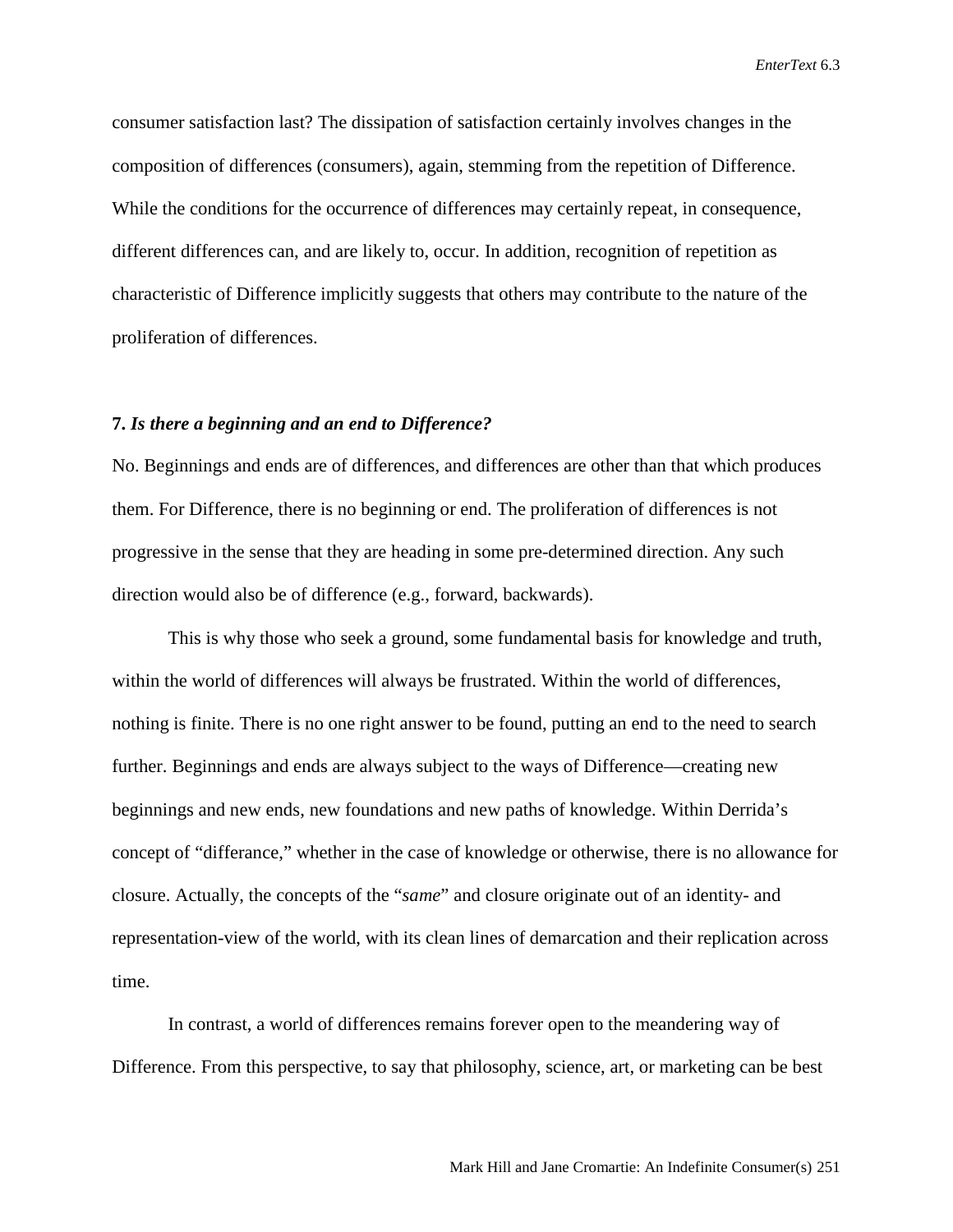understood through the search for some solid, unchanging foundation of unchanging facts is ill conceived. Instead of some pure degree of knowledge about any of these areas, what we really have is simply a "sense" <sup>[14](#page-26-13)</sup> based upon some form of differences which are subject to change. Our literatures are simply collections of shifting and revolving perspectives, "senses," across time—across oceans of differences subject to changing conditions. Any overarching grand narrative, any single metaphysical all-encompassing narrative, is impossible. Even in this presentation all that we can reach for is a "sense," an elusive one at best, of what seems to be occurring in a world of consumer differences, never to be complete. Being of difference through and through, the indefinite consumer is always incomplete, fragmentary, and always in the moment of becoming through the repetition of Difference, where becoming is not about beginnings or ends.

#### **8.** *If Difference is not characterised by a beginning or an end, what does this imply?*

One interpretation involves a paradoxical view of Difference where something could be open and closed at the same time, responsible and irresponsible (*wild*) at the same time, to not be of a beginning or an end, but to be producing what appear as beginnings and ends. This also implies that the something (Difference) is not a thing, but instead is producing things (differences). This paradoxical condition or event manifests itself time after time—being central to our existence.

We see this discussed in Anaximander's paradox, *The Riddle of Origin*, the oldest recorded paradox. Here Anaximander asks, "Does each thing have an origin? He answers no: there is an infinite being that sustains everything else but which is not grounded in any other thing…. There are some things that now exist but have not always existed. Anything which has a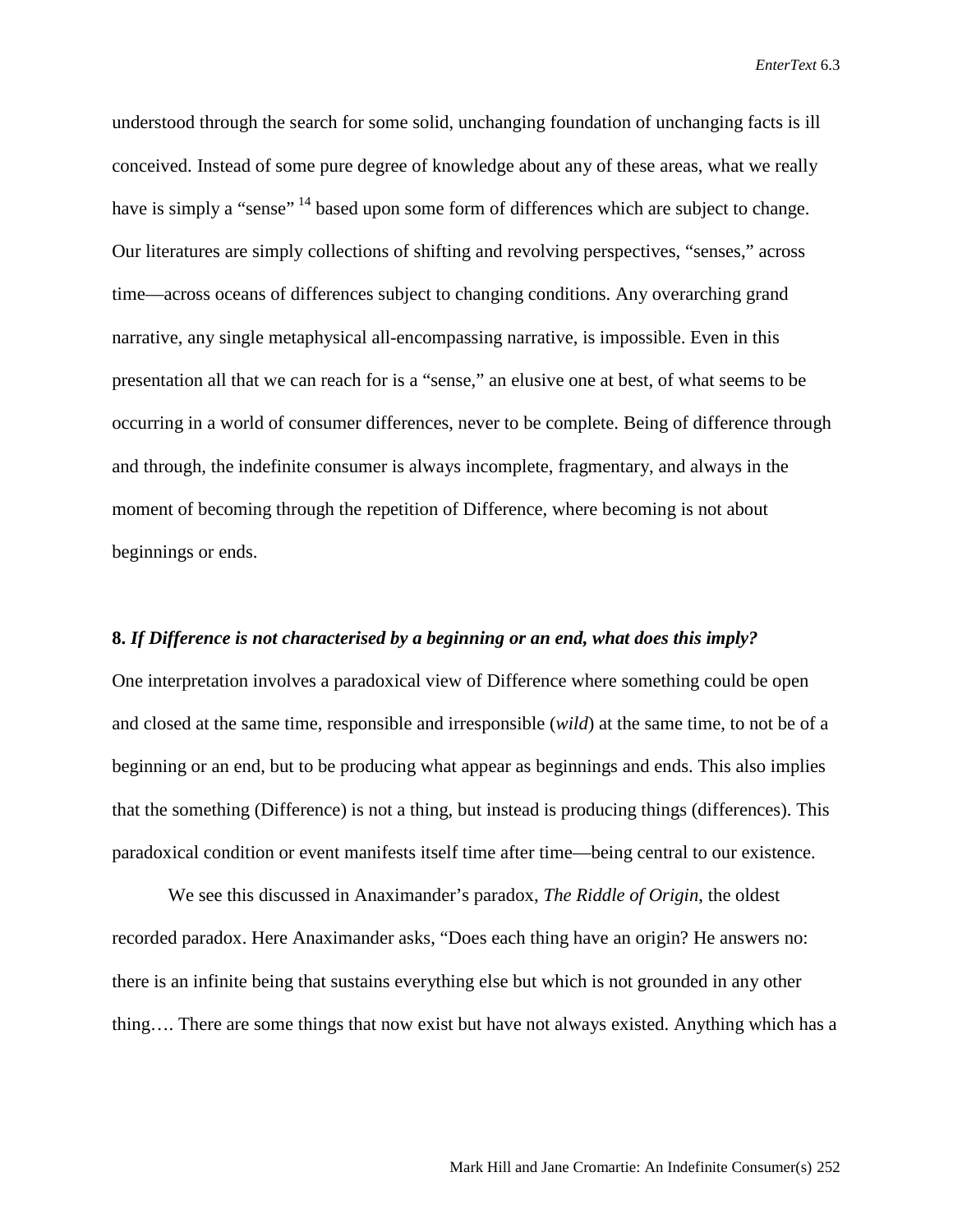beginning owes its existence to another thing that existed before it. Therefore, there is something that lacks an origin<sup> $15$ </sup>—which may not be a thing at all.

Additional references to paradox include: Einstein's Theory of Relativity, based on a *Relativity Paradox* in which time is relative; the *Progress Paradox,* whereby as life improves people feel worse;<sup>[16](#page-26-15)</sup> and the *Paradox of Choice*, where more is less.<sup>[17](#page-26-16)</sup> Thompson describes as a paradox the role marketplace mythologies play in affecting competition and market structures, for example:

the world constitutes a complex system where physical and nonmaterial (e.g., spiritual) forces exert reciprocal influences on each other…. The conditions that generate and sustain this paradox are not solely due to market-driven appeals to the cultural creative core. To better understand this… attention needs to be given to the mythic constructions of nature, technology, and science that circulate in this marketplace and their relationships to key institutional and competitive forces.<sup>[18](#page-26-17)</sup>

This paradoxical condition of the marketplace is further suggested by Thompson in describing Kozinets's<sup>[19](#page-26-18)</sup> Burning Man Festival paradox in conjunction with Holt's<sup>[20](#page-26-19)</sup> pessimistic paradox. Even subjectivity has been described as being paradoxical.<sup>[21](#page-26-20)</sup> Each of these paradoxes alludes to the need for a more dynamic, complex understanding of consumers, markets, and the world we know, considering a more enveloping set of conditions involving Difference.

#### **9.** *If the paradox is characteristic of our existence, what does it suggest about Difference?*

A paradoxical view is non-deterministic in a linear sense, suggesting that a kind of tension is behind the proliferation of differences, allowing for the possibility of multiple outcomes (i.e., and/or/both/neither). Furthermore, it suggests a kind of "reciprocal quasi-causal relation between the condition and the conditioned,"<sup>[22](#page-26-21)</sup> leading to "the concept of a perplication or folding<sup>[23](#page-26-22)</sup> of all things in all others… [Whereby] Deleuze does not accept that things can be distinct, only more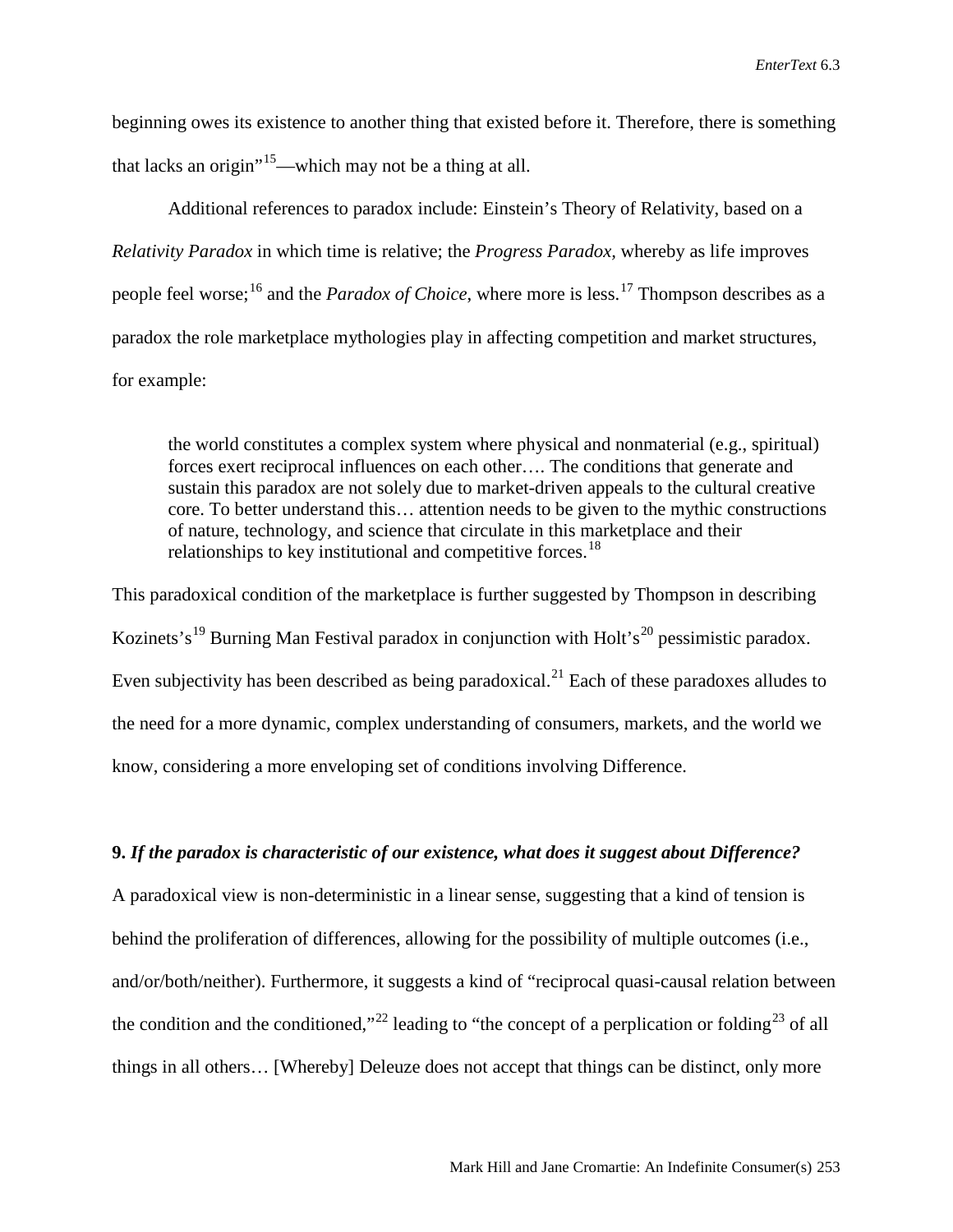or less clear and more or less obscure."<sup>[24](#page-26-23)</sup> These relational foldings explain the paradoxical conditions or events of being both open and closed; the possibility of the one and the many; of being responsible and irresponsible (*wild*) simultaneously, while alluding to the interconnectedness, the multiplicity of all things. They also can be thought of as being centres of indeterminacies within a mobile field. $^{25}$ 

Placed in this context an indefinite consumer can be thought of as being one and of the many at the same time, paradoxically—in other words, an indefinite consumer(s). For example, to say that subjectivity is paradoxical is to think in terms of multiplicities rather than identities:

To think of ourselves and one another as "multiple," or as "composed of multiplicities," is not to imagine that we have many distinct identities or selves (personalities, brain modules, etc.)… it is to get away from understanding ourselves in terms of identity and identification or as distinct persons or selves, however many or "dissociated." It means that we never wholly divide up into any "pure" species, races, even genders—that our lives in fact can never be reduced to the "individuation" of any such pure class or type. Before we are fit into distinct species or strata or classes, we thus compose a kind of indefinite mass or "multitude"....<sup>[26](#page-26-25)</sup>

It is the self (subjectivity) that arises from this indefinite mass, multiplicity, in the form of a fluctuating intensity, a territorialising and deterritorialising, by way of a folding, unfolding, and refolding within the indefinite mass, within the multitude.<sup>[27](#page-26-26)</sup> The self is of the multitude in its actualisation engendered by the multiplicities of its momentary composition. In this way, we are able to explain how the self is one and many, simultaneously—the self (subjectivity) is paradoxical—a paradoxical event. It also implies that the ownership, so to speak, of the self (subjectivity) is not of the individual *per se* but of the multitude, while at the same time removing the dualistic divide between interior and exterior (i.e., an ongoing folding of an indefinite mass or multitude—analogous to an origami<sup>[28](#page-26-27)</sup>).<sup>29</sup>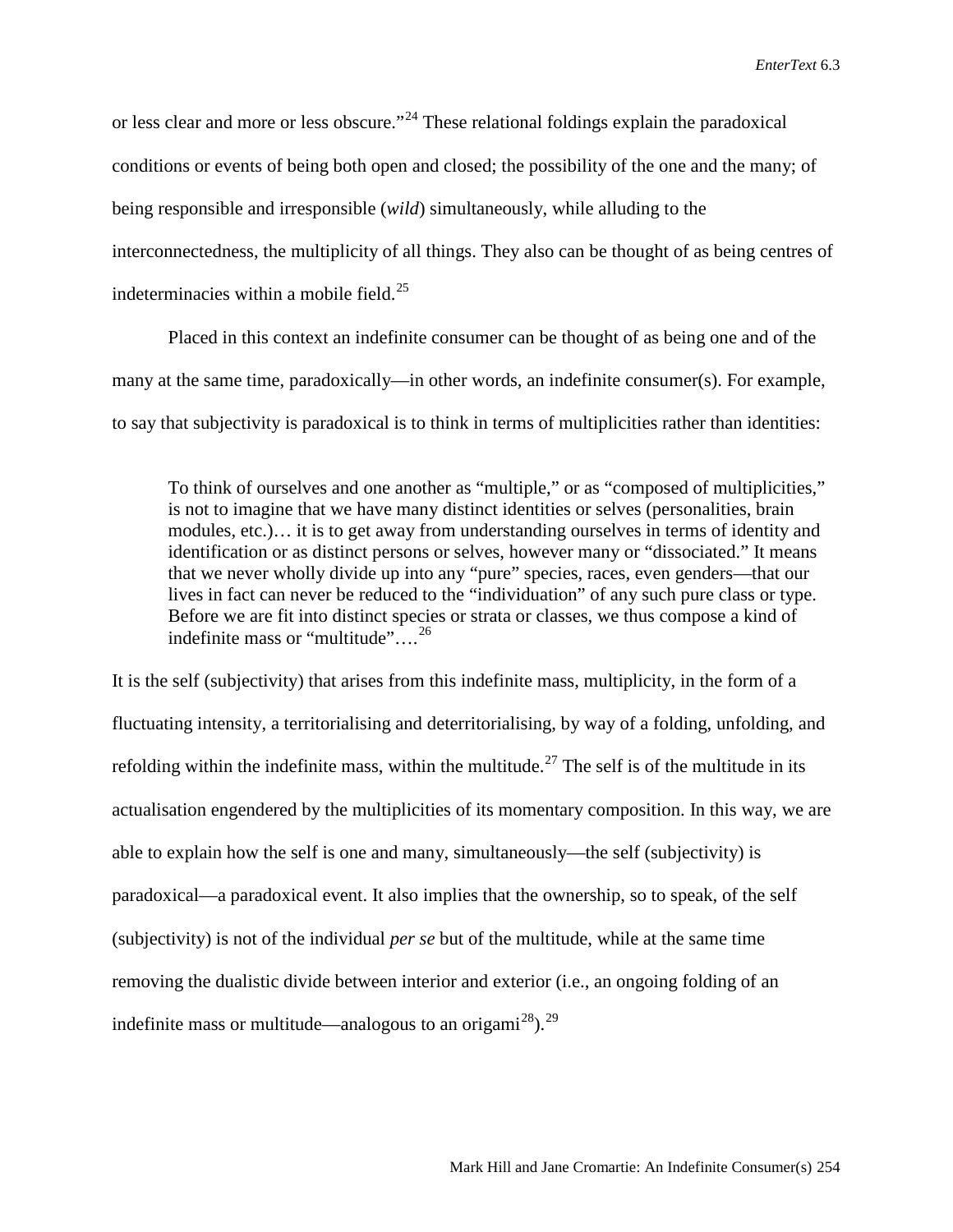This suggests that any of the traditional segmentation schemes using typologies and/or taxonomies (e.g., LOV, VALS 1, VALS 2) are fundamentally problematic in that they represent consumers as individuals—complete, separate entities—when they are a product or composition of the "multiple." Implicitly if not explicitly, the methodology involves an act of totality inherently static in representation, offering a sense of closure. The very premise of the segmentation logic is grounded in this understanding: to group is to submit to the directional tendency to move from "the uncommon to the common," or from the unfamiliar to the familiar, to knowledge as some finite body of fact, and ultimately, to closure (even if momentarily). As discussed in our introduction above, this is not to be thought of as a negative, or as a criticism, but simply recognised as a "condition of life." The paradoxical event of Difference contains within it a tension between resisting and advancing simultaneously.

#### **10.** *Is a structure a thing?*

Yes and no. A structure is a thing. A thing is something already expressed (realised). It is of differences. Difference on the other hand is other than differences, and hence, it is not of a thing. Difference is structuring<sup>[30](#page-26-29)</sup> with an emphasis on the "*ing*," the active form of the word. The structur*ing* of Difference is a coming together. Once together, a structure has materialised, differences are produced, expressed and realised. But at the same time there is an ongoing tension which repeats the structur*ing*, leading to potentially new structures and differences. Hence, the paradoxical answer of yes and no.

Difference and repetition are one, they are integral to one another, by way of the repetition of the structur*ing*, the continuously (*ad infinitum*) coming together. Difference, the coming together, is that which "eternally returns;"<sup>[31](#page-26-30)</sup> or, more appropriately, the eternal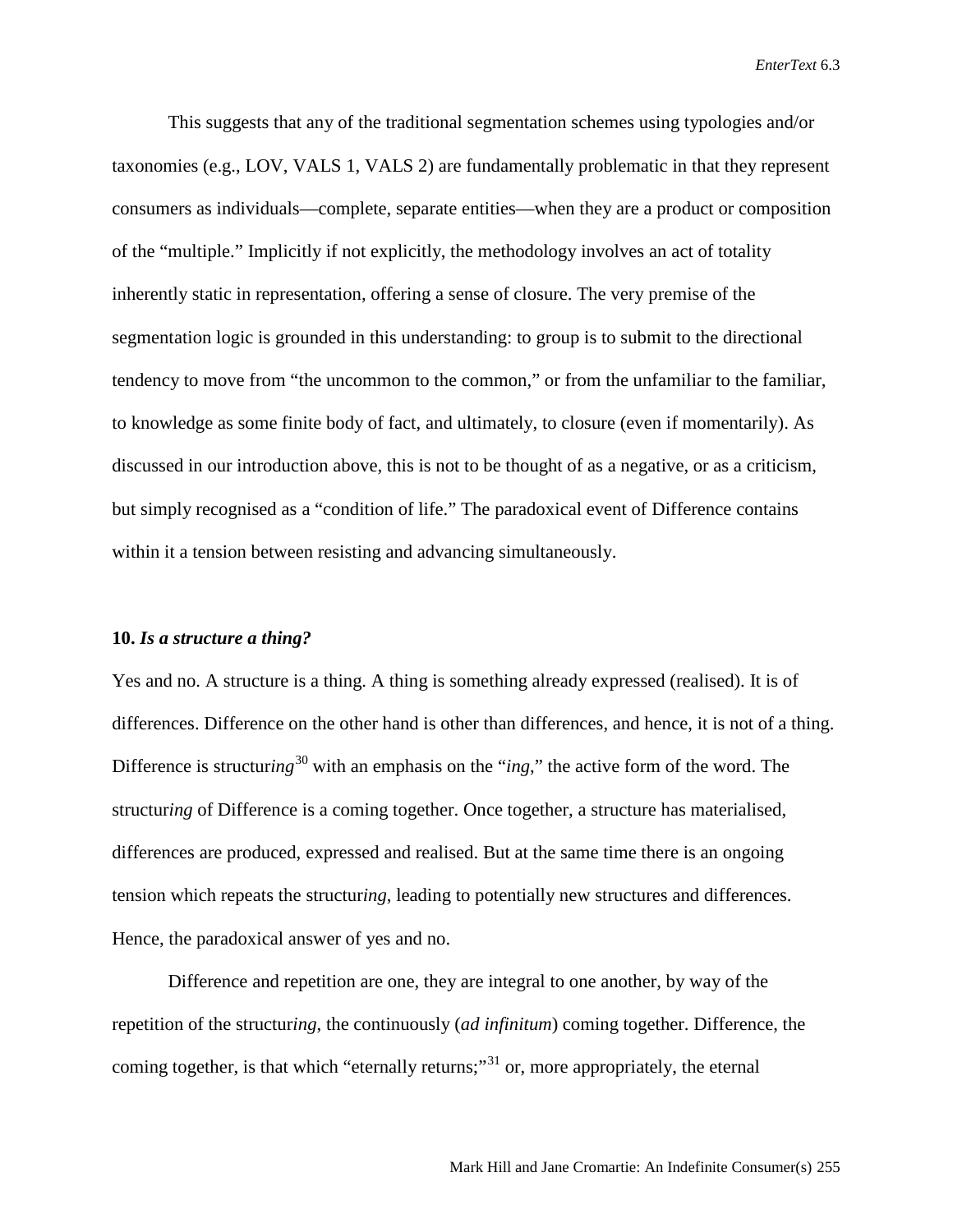recurrence (the return, the repetition) is a condition of Difference, reciprocally. The indefinite consumer(s) is a product of the continuous coming together of the paradoxical event of Difference and, therefore, is (are) never complete. These paradoxical events occur throughout the mass of the multitude—individually and collectively, reciprocally.

#### **11.** *Once a structure comes into existence, is it self-sufficient?*

No. Turning to Deleuze's notions of multiplicity and rhizome, we can say that these immanent/transcendent structures are a multiplicity continuously making connections and dis-connections<sup>[32](#page-26-31)</sup>—forming a plane of immanence. These structures can be thought of as possessing a root-like structur*ing* similar to that with synapses and dendrites in the brain, suggesting a type of commonality among all things that are constantly subjected to being reformed/transformed. There is nothing rigid (inflexible, unyielding, having the outer shape maintained by a fixed framework) about them; they are, contrary to traditional presentations, in fact, quite fragile (brittle, frail, transient). This view is also consistent with Derrida's understanding of "differance" involving the incompleteness of systems.

Epistemologically, knowledge as a body of concepts, theories and understandings can be thought of in a similar fashion. Concepts and theories are limited ways temporarily to tie multiplicities together, to provide a kind of momentary vortex. At the same time they can and will eventually break apart and be discarded, replaced by the next generation of concepts and theories to come. Each of these movements recasts the quest of the modernist and postmodernist in a particular light. In the modernist's quest for truth, each footing would be a temporary (momentary), incomplete truth. Similarly, for structuralists, their structures (e.g., linguistic structures) would also be viewed as temporary, incomplete understandings. The post-modernist's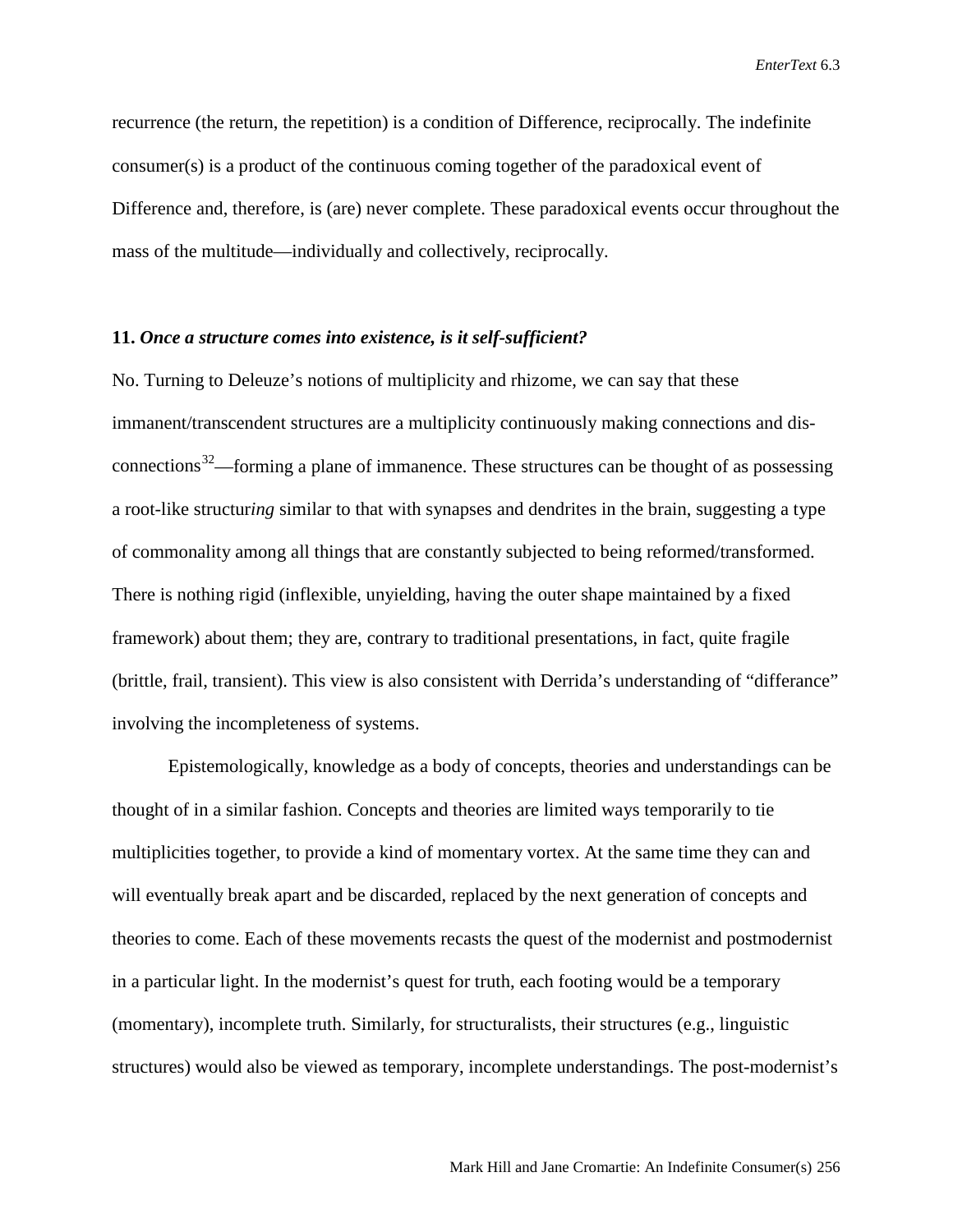questioning of the foundations of truth, and inclination toward the multiplicity of such foundations, would ultimately lead toward union with the post-structuralist's<sup>[33](#page-26-32)</sup> position of emphasising the emergence of structures, leading to new, temporary and limited understandings (with relational multiple voices). This in turn would reinforce the post-modernist's<sup>[34](#page-26-33)</sup> supposition of a groundless foundation for ultimate truths and universal laws, supporting a hegemony of the times in a world of changing multiplicities through Difference.

#### **12.** *How are Difference and differences related to becoming and being?*

Becoming is of Difference from the standpoint of Being (beings, differences). Becoming involves the process of the coming together, of Difference resulting in realised differences (the new, the different). At the same time, for Being to be Being (what we know as realised differences), there must be a resistance to becoming,  $35$  a resistance to Difference. Our understanding of Being comes through an understanding of becoming, i.e., the coming together of Difference. Being would not be Being as we know it without the becoming of Being, and *vice versa*. They go hand in hand; they are inseparable, enveloping one another—a kind of ongoing enfolding of one another.

Bell suggests a double-bind in this regard: that there exists simultaneously a tension between becoming and resistance to becoming, and that all living beings experience "selfreplicating resistance to becoming." [36](#page-26-35) Accordingly, "A living being will subsequently become involved *both* in maintaining and producing its own identity, i.e., resisting becoming, *while* it will become other. It does this by *both* reproducing and maintaining its identity, *and* by producing itself through becoming other." [37](#page-26-36)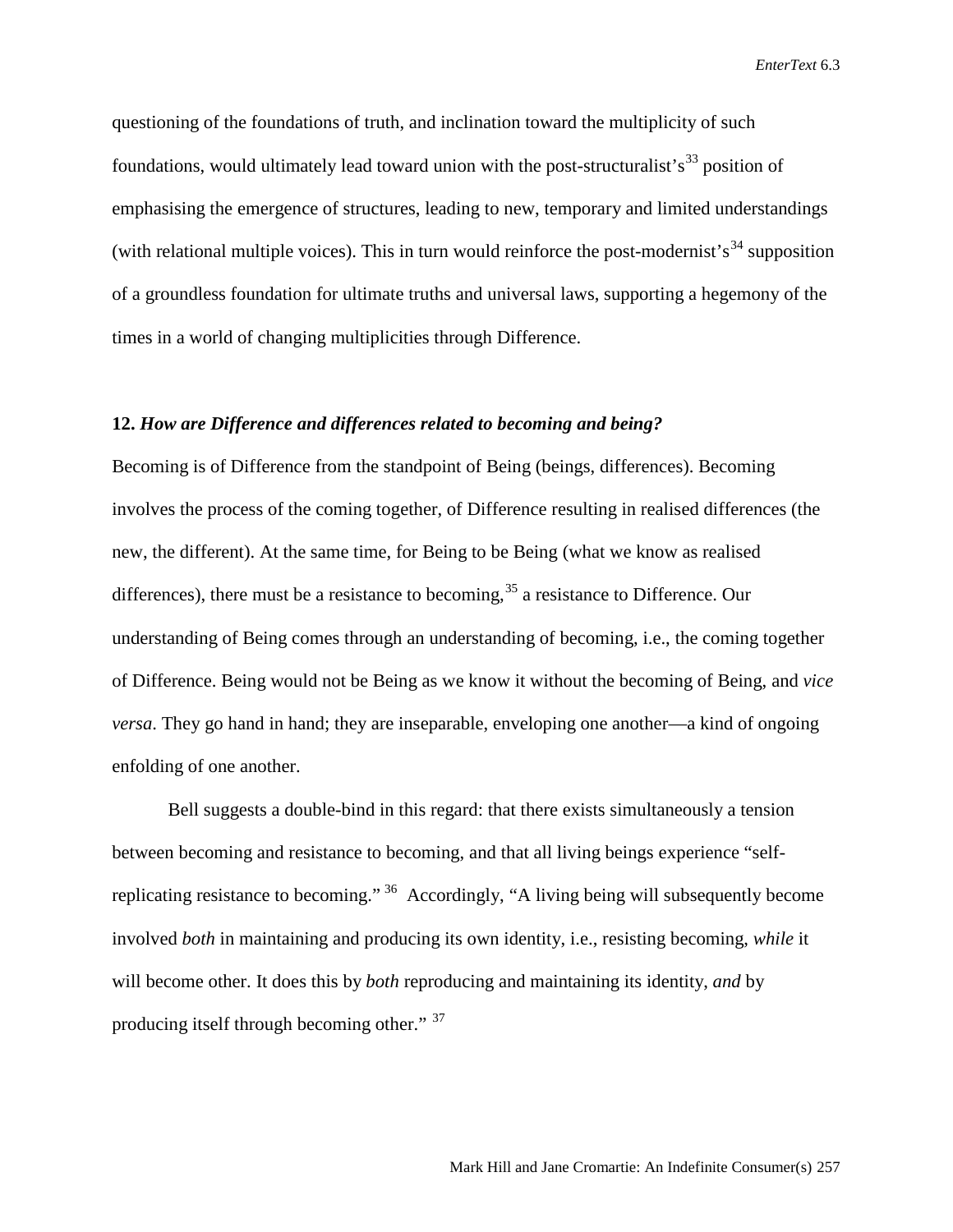Bell offers aging as one example of a living being's becoming-other which is understood through a Deleuzian comprehension of multiplicity:

Aging is the becoming-other of the self that replicates itself as self, as distinct from replicating itself by way of an-other, the offspring. In the replication of self, a living being, as an *identifiable* being, is always already engaged in an indeterminate (although determinable) number of relationships with other beings—i.e., infinite multiplicity. This infinite multiplicity that allows for the possibility of this identifiable living being also assures the becoming-other of this being (becoming as condition of possibility/ impossibility).  $38$ 

This infinite multiplicity, this becoming as condition of the possible, is an aspect of Difference. But for Being and becoming, as Bell suggests, there exists an indeterminate determinable relationship between the two. The condition is paradoxical, indeterminate and determinate, open and closed, becoming and Being at the same time. In this way it is similar to Bergson's<sup>[39](#page-26-38)</sup> understanding of the virtual and actual. Both co-exist simultaneously, reciprocally.

A consumer is about both becoming and Being—an indefinite consumer(s) is (are) never complete (fully constituted, intact, whole, accomplished) as an individual or in relationships.<sup>[40](#page-26-39)</sup> The indefinite consumer(s) can be thought of as "a product and part of the discourses and practices in which s/he is embedded. Being embedded should not be confused with being centered"[41](#page-26-40) as in an individualistic sense. Instead, in the postmodernist view, this should be seen as being decentred. A decentring subject is always cast within the self-replicating double-bind between becoming and resistance to becoming.

Extrapolating to the cultural level, Arnould, Price, and Zinkhan make a similar point:

To complicate matters, culture cannot be reduced to a list of norms, values, consumer goods, consumption patterns, or other cultural elements, although all of these are important in a culture. Our list of facts about Danes did not enable us to correctly predict the acceptability of baby joggers, for example. This is what leads us to state that consumption patterns and even cultural fields are **indeterminant**, or not fully predictable. Culture is indeterminant because the actions of firms and consumers, including their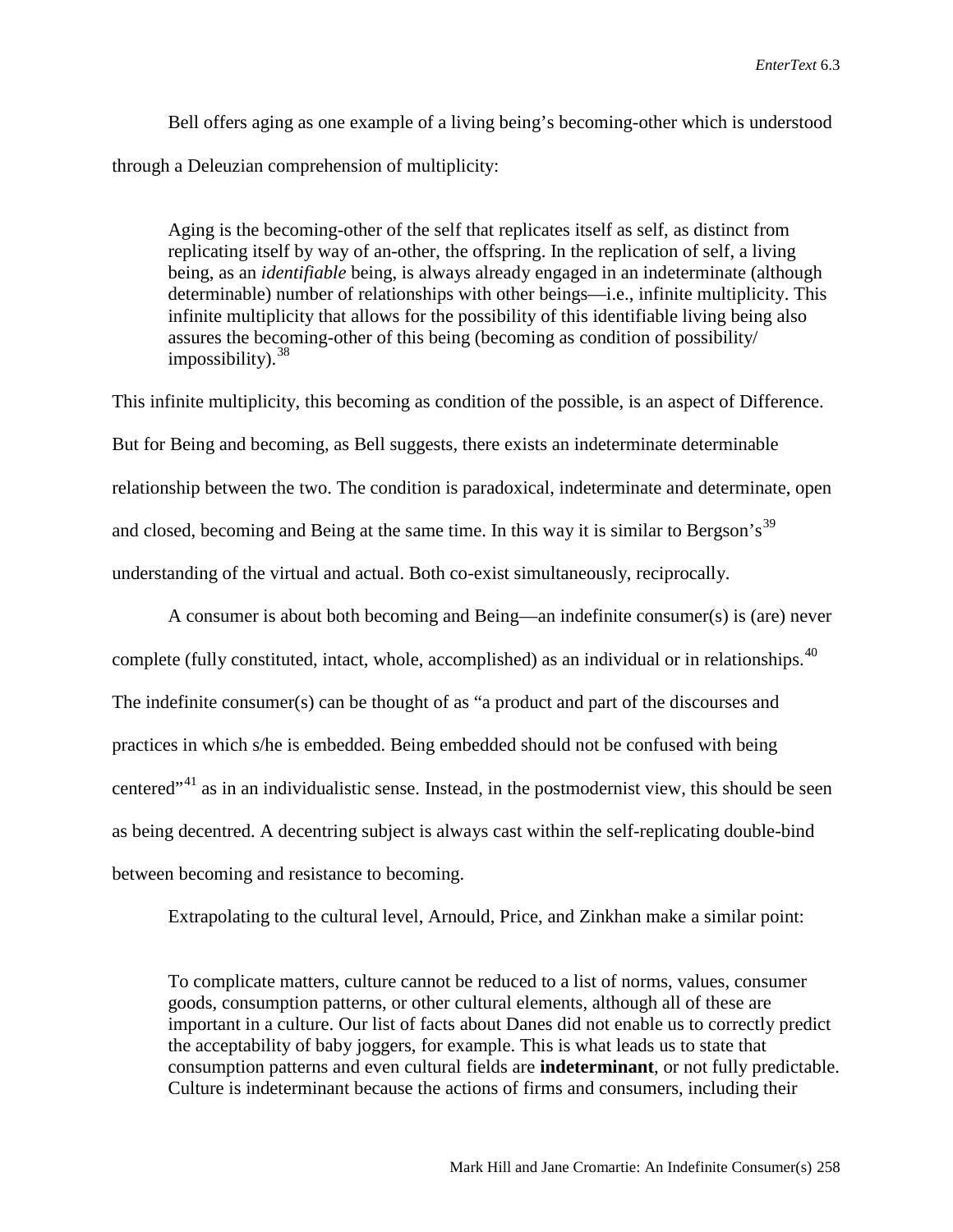marketing and consumption behaviors, produce changes usually small, but sometime large in culture itself. $^{42}$  $^{42}$  $^{42}$ 

The indeterminacy of consumer culture stems from its constituent multiplicities, originating from the paradoxical events of Difference being simultaneously both indeterminate and determinate.

#### **13.** *Can Difference be thought of without reducing it to identity or representation?*

Yes and no. In the past Difference has really been thought of in terms of differences—identity and representation (e.g., understandings, meanings, categories, genres, species, things, practices), thus leading to the problem of infinite regression. There exists a long progression of differencesthinking, including the traditional dualist thinking of ephemeral/immutable (Parmenides, Heraclites, Plato), real substance/mental substance (Descartes), subject/object, mind/body (Kant), others/I (Sartre, Levinas), and beings(being-ness)/Being(the to be) (Heidegger). The problems associated with such approaches can be attributed to each being stuck in the what-ness frame-of-reference—as simply being things-among-things, or another way of thinking about things (differences).

Similarly, the study of consumer behaviour has involved attempts to understand the meaning(s) and/or changes pertaining to the differences being generated by those under study together with conjecture (another form of difference) offered by the researcher(s), thus creating a kind of difference on top of difference, a multiplicity overlaid upon a multiplicity, with gaps (breaks, interruptions, discontinuities, incompletenesses) in between (differences).[43](#page-26-42) 

Studies of acquisition patterns, advertising effects, affect states (attitudes, emotions, moods), brand loyalties, levels of consumer expertise, consumers' socialisation, context effects, decision-making (individuals, groups), forms of hedonic consumption, types of information processing, innovations and rates of diffusion, intentions, levels of involvement, types of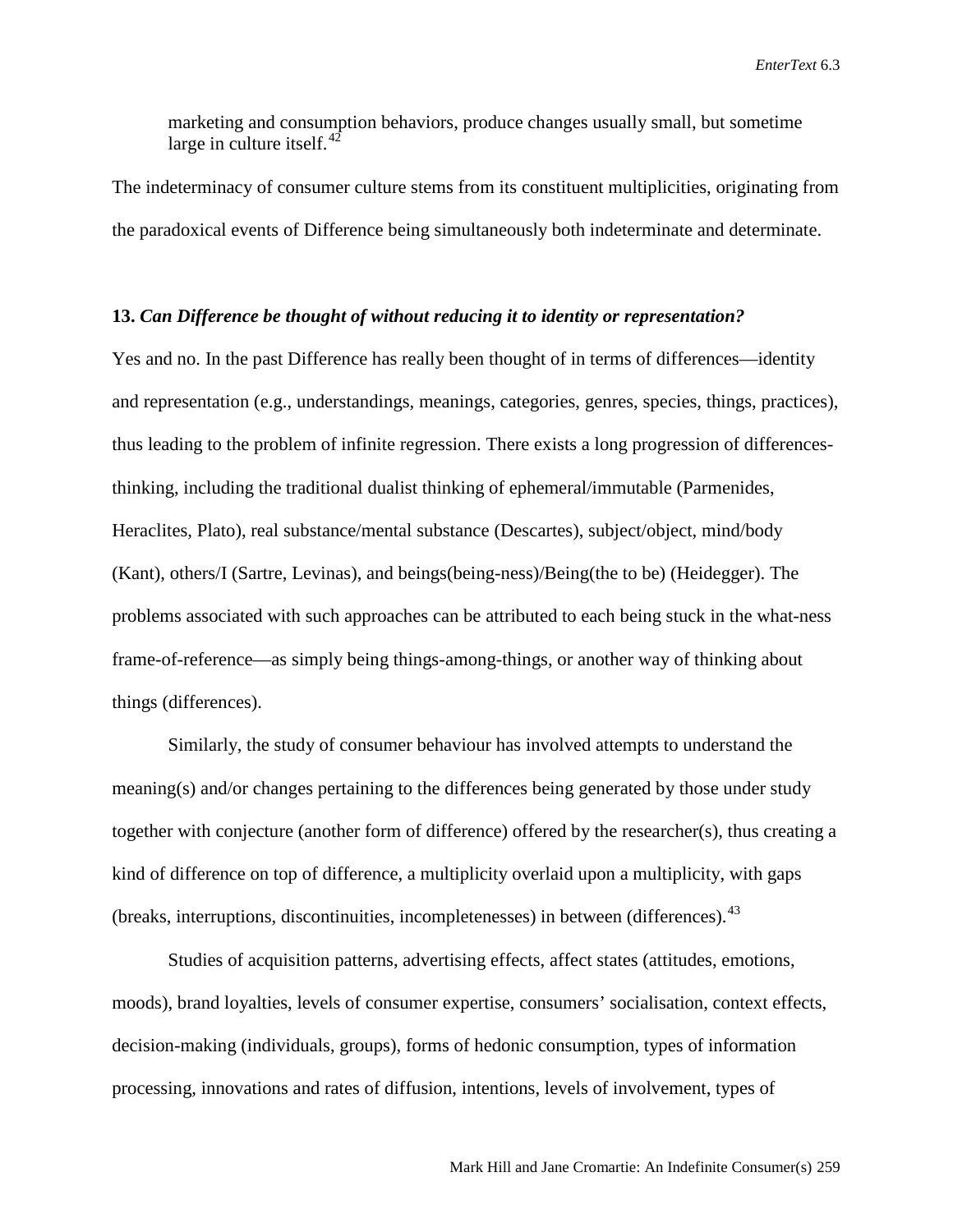consumer learning, memories, motivations, changes in consumer physiology, (sub)cultures, and different research approaches and methodologies, etc., are all examples of attempts to understand consumer differences largely from an identity and representation perspective—to reduce the "uncommon to the common."

But the ongoing coming together of Difference presents instead an infinite (indeterminate) number of ways of coming together, of producing differences of identity and representation (the determinate). Using Bell's<sup>[44](#page-26-43)</sup> language, Difference being a paradoxical event acts in an indeterminate determinable way. But the studies mentioned above have not considered this indeterminate reciprocal relationship between Being and becoming. Their exclusive focus on the Being (or beings) side of the relationship has caused them to become bogged down in the what-ness frame of reference, a static relationship within identity and representation. To step outside the what-ness frame of reference allows consideration of the possibility that that which we seek may not possess thing-like qualities, such as matter and form. Taking such a step presents an opportunity to see consumers in a different light, opening up new avenues for difference exploration.

#### **14.** *Can a structure be formless? Or, how can a structure not have a form?*

Questions of this type again situate us in the what-ness frame of reference by focusing us on the structure, the thing. Instead it might be asked HOW a structur*ing* might not be of form. As discussed in Fragment 10 above, the answer may lie in the "*ing*," the active form of the word representing the concept, which instead of a concluded act, implies a constantly coming together. In the coming together, the structur*ing* occurs. In this sense, structur*ing* is not completed, not a thing having form. Structur*ing* reflects the motion, the state of becom*ing*—the constantly coming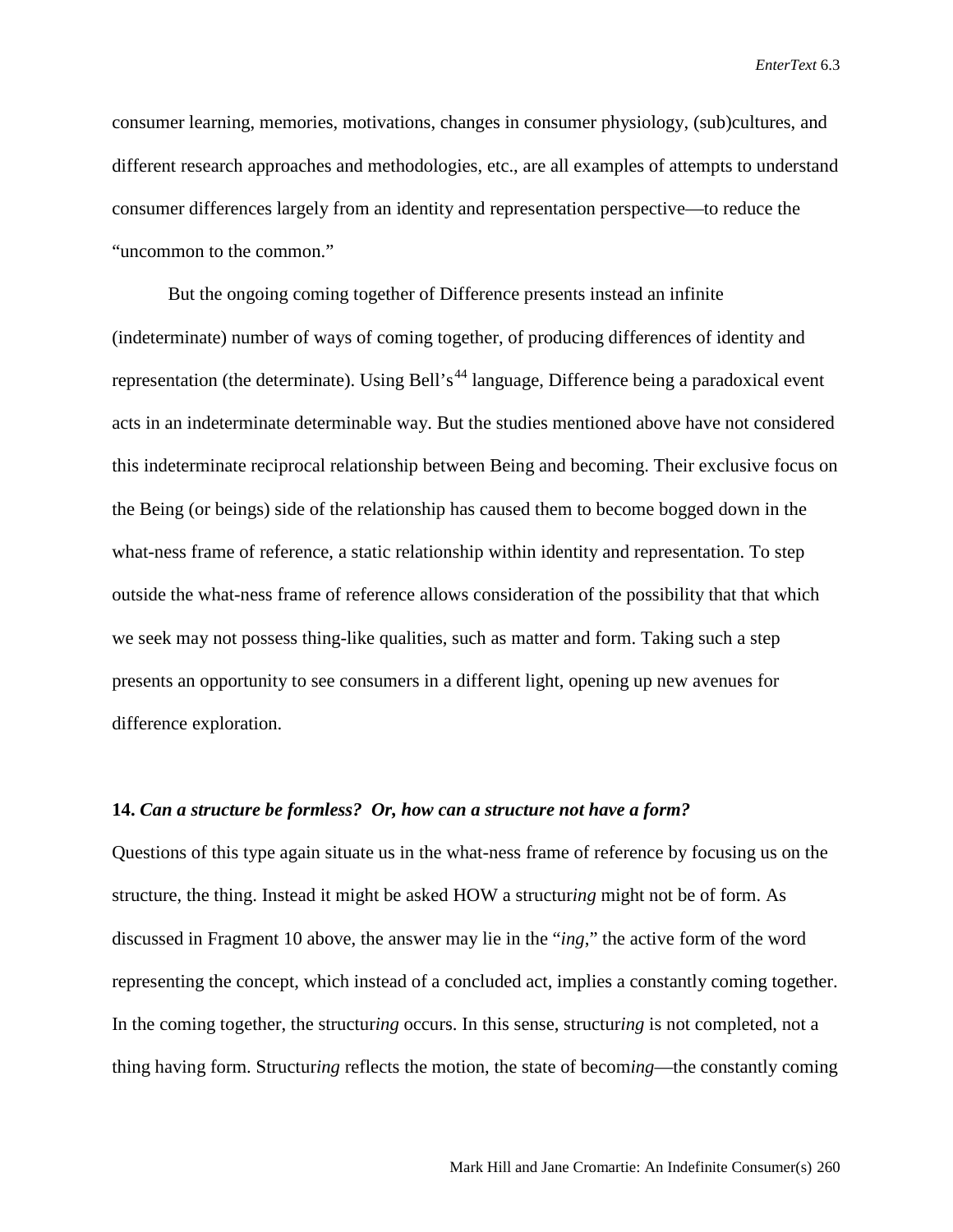together, a context in which, paradoxically, the "Returning is the being of that which becomes."[45](#page-26-44) The becom*ing* condition of Difference is of the possible and impossible, of the virtual multiplicity.<sup>[46](#page-26-45)</sup> As addressed in Fragment 12 above, this paradoxical event is producing consumers who, through the becom*ing* aspect of Difference, are indefinite, incomplete, eluding those who try to predict their behaviour—the new consumer differences to come.

#### **15.** *Is change the outcome of becoming or is it the other way around? And, does it matter?*

The predictability of changes in consumer behaviour has been and continues to be of interest, as well as very problematic, for researchers and marketers. Perhaps an improved understanding of change in general would improve our ability to understand particular types of change, e.g. in consumer behaviour. As discussed in Fragment 13 above, inherent in the more traditional substance-view (what-ness, things) of living beings, is the problem of explaining the inevitability of change that is the becom*ing* of reality—consumer or otherwise. Change is a consequence of being in-process, something completely different from the resulting change itself.<sup>[47](#page-26-46)</sup> The laws of the universe change because of becom*ing* (the becom*ing* of Difference), thus frustrating the search for universals in science and other disciplines. In like fashion, the infinite number of ways of com*ing* together affects the nature of the indefinite consumer(s).

According to Zubiri,

Becoming is structures of activity which in and of themselves are capable of change. These structures of activity situate things—in and of themselves, respectively, referentially—creating differences… [and] becoming does not take place because of change, but change because of becoming.<sup>[48](#page-26-47)</sup>

A living being is a part of the structur*ing* and as such, is also structur*ing*. Hence, a living being can be thought of as a structur*ing,* as opposed to as a substance (matter and form). An indefinite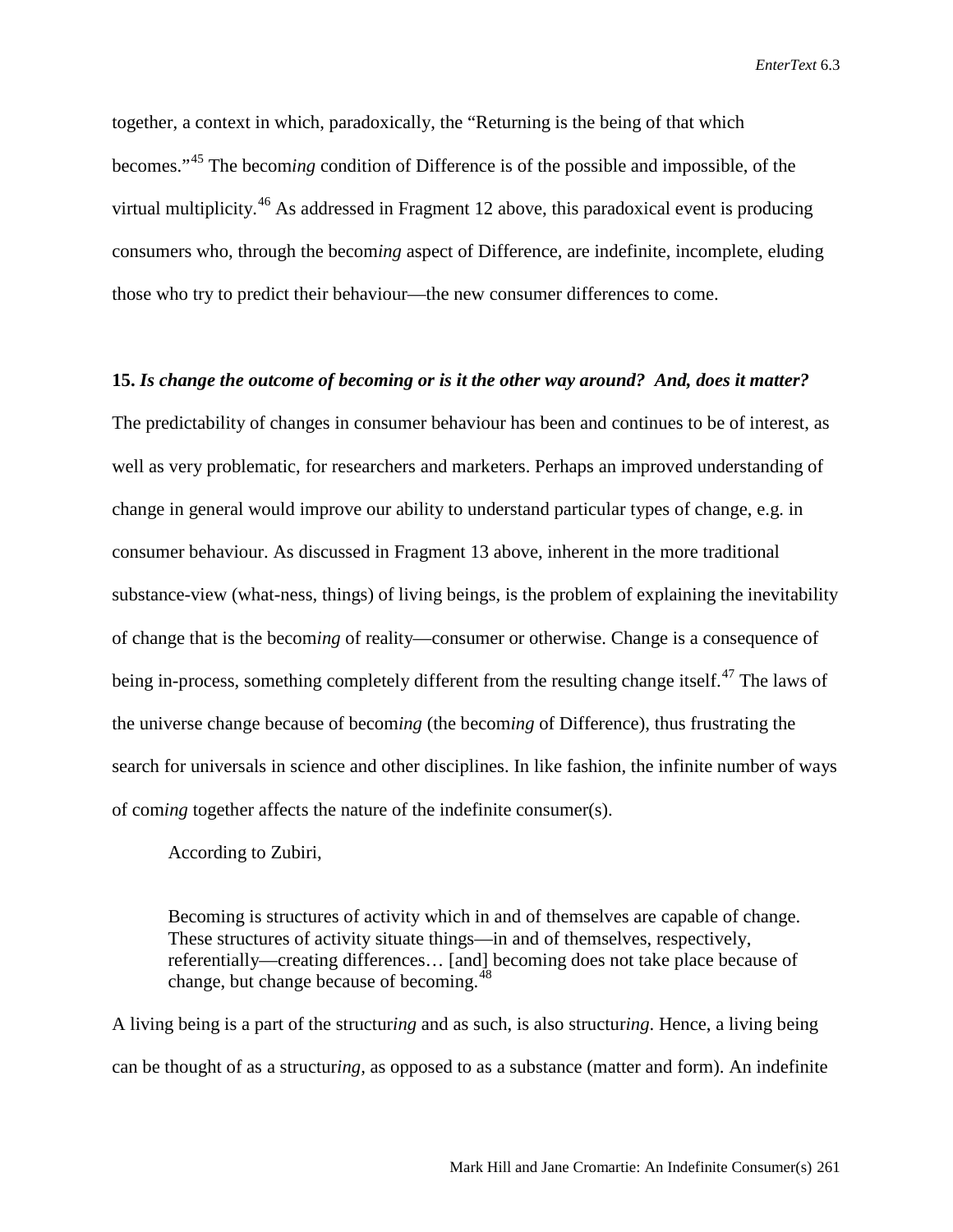consumer(s) is a structur*ing* of coming-together of the multitude, with more multiples always forthcoming. In other words, each consumer is of the multitude. As a part of the paradoxical event of Difference, each is a com*ing*-together him/herself (a structur*ing*), and at the same time is affecting the com*ings*-together of all others throughout, reciprocally.

#### **16.** *How does this structuring relate to chance?*

The potential, the virtuality, of an indefinite consumer(s) is realised through the chance condition of Difference, in direct opposition to the premise for a determinant view of consumers. Chance is related to change (as discussed in Fragment 15) through the repetition of Difference, compounding the problems inherent in attempts to predict consumer behaviour. This further reveals the importance of the ever-enveloping set of conditions of Difference as integral to an indefinite consumer(s).

Chance is another condition of Difference. It results from the continuous com*ing* together (*ad infinitum*) of Difference, from the territorialising and deterritorialising of the foldings, unfoldings, and refoldings within the multitude, all of which are indeterminate-determinant, possessing a vagueness (incomplete, indistinct, uncertain). It is through the repetition and vagueness (indefiniteness) of Difference that chance is actualised:

Our lives must be indefinite or vague enough to include such potential for other worlds or predications or individualizations, and so enter into complications with others that are never fully "explicated" [i.e., an indefinite consumer(s)]. The vagueness of "a life" is thus not a deficiency to be corrected, but rather a resource or reserve of other possibilities, our connections.[49](#page-26-48)

Returning to Fragment 9, this is why Deleuze can say things are always simply "more or less obscure," not distinct, not definite, not complete. And, it is through the vagueness of chance that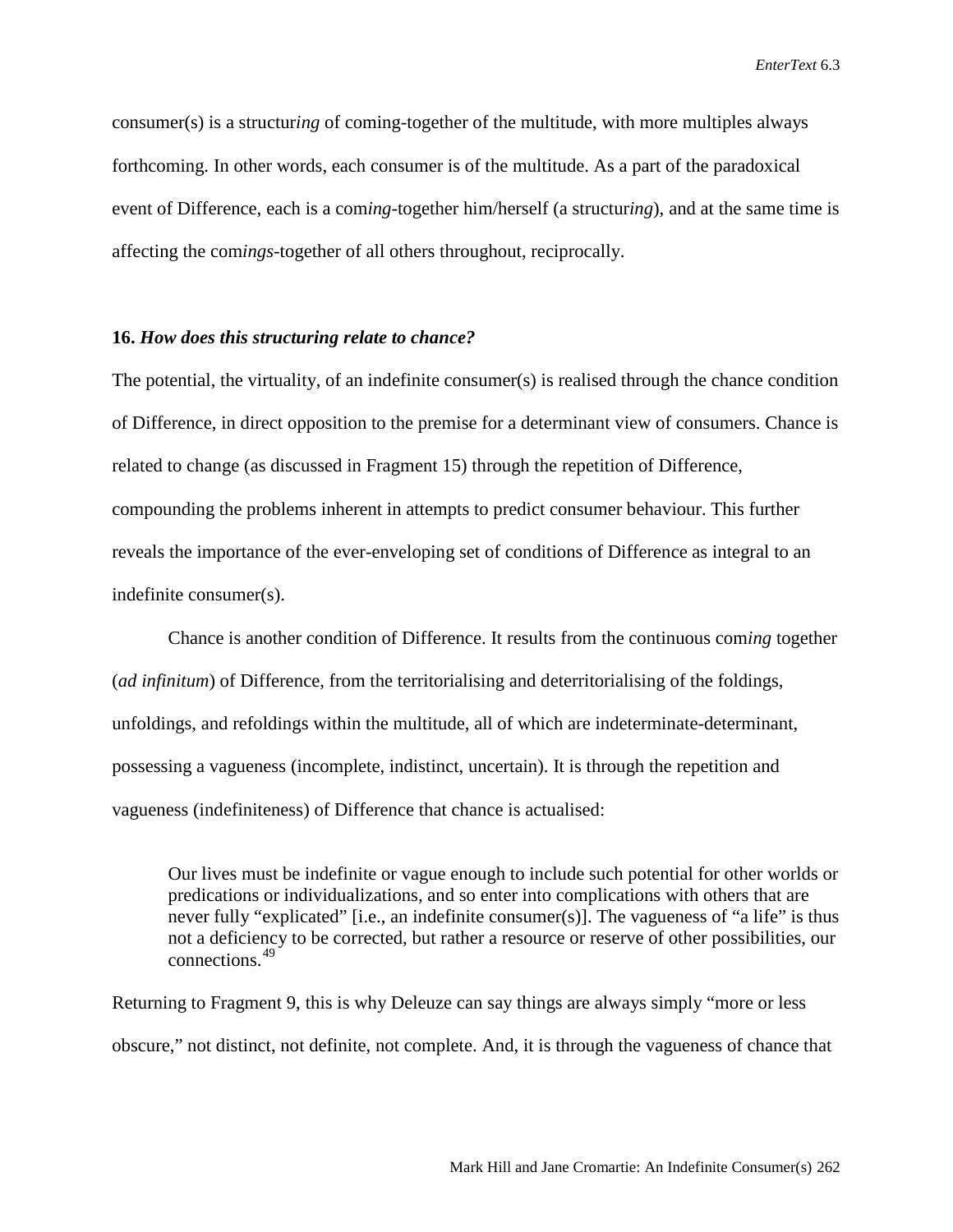the "decentring subject" phenomenon discussed in Fragment 12 is possible—all which occur

through the paradoxical events of Difference.

#### **17.** *What is it of the structuring that allows for the paradoxical condition of being open and*

#### *closed at the same time?*

Heidegger defined being itself as a question:

the question of being is the being of the question…. A genuine question is one whose answer we do not know; it is a question to which there is no response…. This lack of an answer is why a question, a question's openness, can account for the universality of Being…. Yet, a genuine question as well demands a response; a question must be a quest for an answer. This demand for an answer is why a question, the question's closure, can account for the determination of being. It is this conception of a question, as at once open and closed, at once irresponsible and responsible.<sup>[50](#page-26-49)</sup>

Rilke's<sup>[51](#page-26-50)</sup> advice to a young poet to honour, respect, appreciate, and live the questions, highlights

this existential condition of questioning:

*Where to begin?* I want to beseech you… to be patient toward all that is unsolved in your heart and try to love *the questions themselves* like locked rooms and like books that are written in a very foreign tongue. Do not now seek the answers, which cannot be given you because you would not be able to live them. And the point is, to live everything. *Live* the questions now. Perhaps you will then gradually, without noticing it, evolve some distant day into the answer.

Rilke's words of advice and consolation to the young poet also illuminate and suggest a kind of questioning existence, offering a caveat to be patient, and to appreciate the questions of today. Our questions are that through which we live. In accordance with this perspective, history can be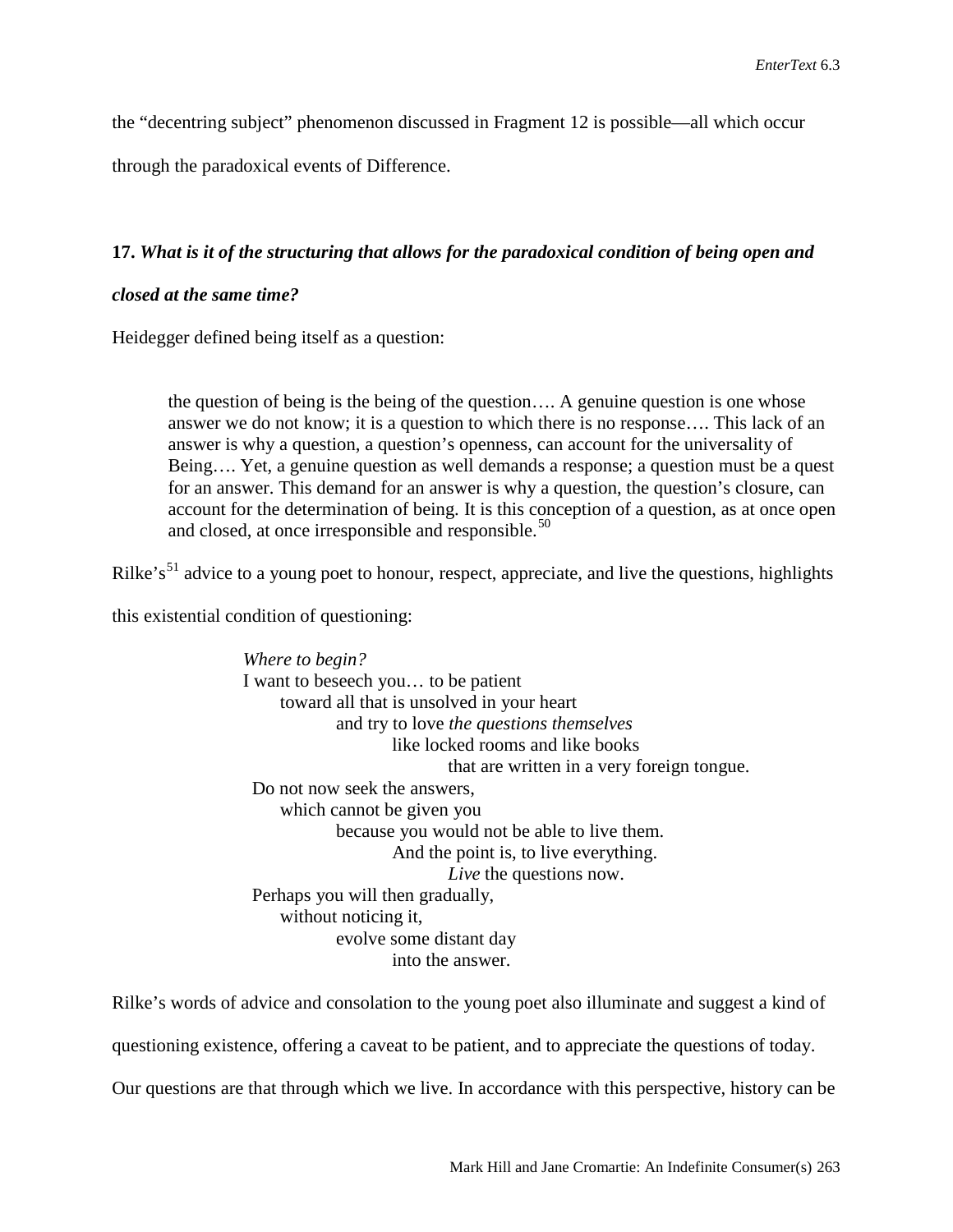described as a chronicling of question*ing* eras, or the responses to such, while the movement from one era to the next involves the relinquishing of one form of question*ing* in order to take on another. Implicitly the insatiable characteristic inducing such movement is the repetition condition of Difference—"the eternal recurrence."

This question*ing* drive operates behind-the-scenes, but manifests itself in various forms. Differences are its main expression, and are prevalent throughout the extant literature. Any body of knowledge, any discipline, is predicated upon the driving questions which have served to generate them as outcomes, differences. In this way, question*ing* possesses a navigational quality, directing what is to be experienced, seen, and understood – the plane of immanence. Both Rilke and Heidegger suggest that perhaps the structur*ing* we seek to understand might be characterised as a question, or more appropriately, as a question*ing*.

This suggests that the plane of immanence experienced by consumers originates out of their question*ing*, interrelated with the changing multiplicities comprising the marketplace. And the differences in these planes of immanence across time originate out of different question*ing* eras through the repetition of Difference. What does consumer question*ing* look like today? How does it differ from that in the past? And, how is consumer question*ing* changing? What role does the marketer play in affecting the changes in consumer question*ing* and *vice versa*?

# **18.** *Could the structuring we are attempting to understand be in the form of a question which is formless in the sense that it is both open and closed at the same time, irresponsible (wild) and responsible, folding back upon itself?*

Yes and no. Each closure is a determination of being, though never satisfying the grand overarching question of Being through becom*ing,* which is open to infinity—an infinite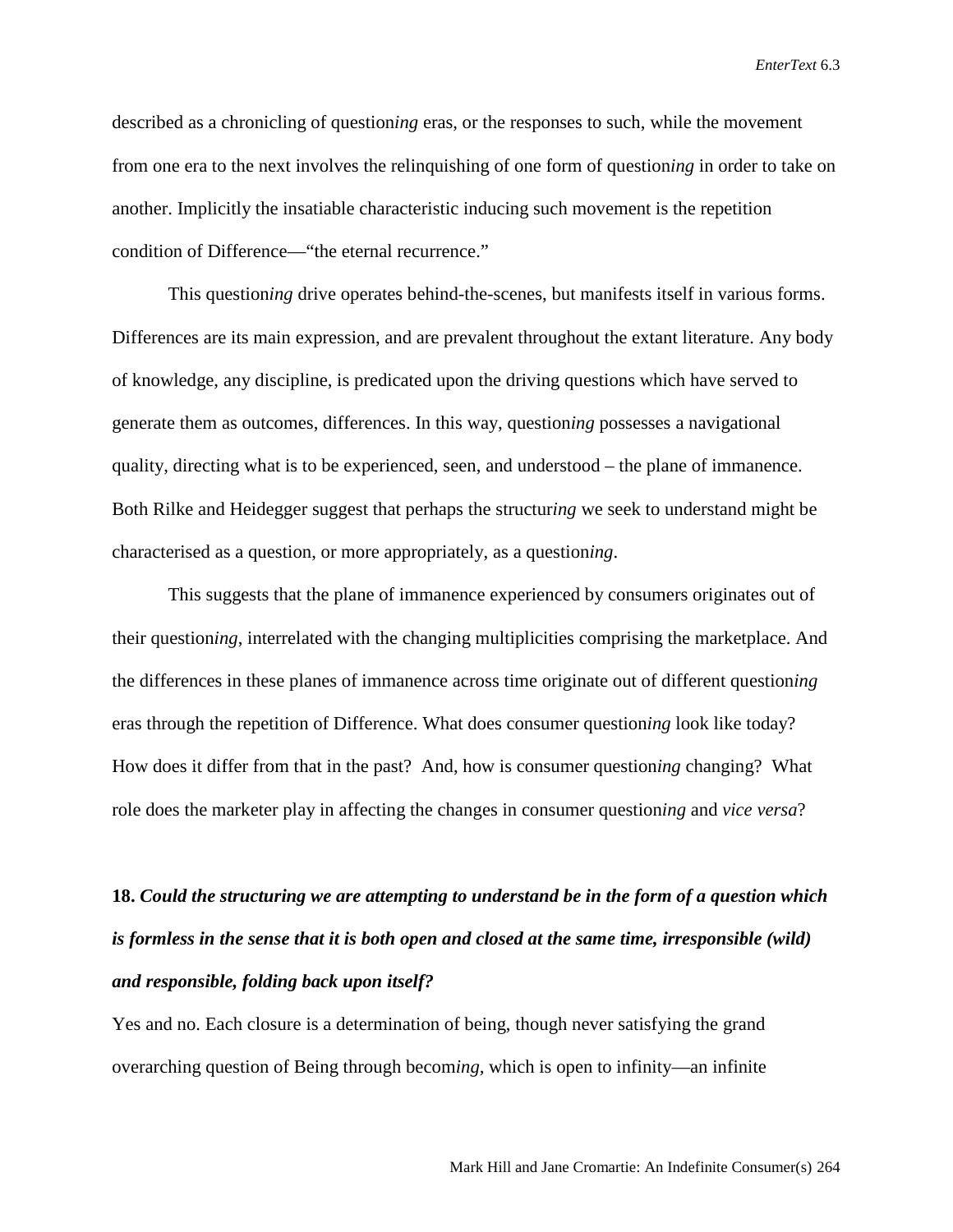openness, a virtual multiplicity, an indeterminate determination. Difference (*wild* Difference) is the question*ing*-structur*ing* of differences—it is the dynamism of the plane of immanence. Again, to avoid falling into the what-ness frame of reference, this is not to say that the structur*ing* is in the form of a question. It simply acts in a question*ing way*, i.e., a question*ing*structur*ing*. This question*ing*-structur*ing* is at once open yet closed, it is of Being and becom*ing* all at the same time—it is the dynamism behind both. It is always reach*ing* and yet never satisfied.

## **19.** *How does this questioning-structuring accommodate (or enable) the conditions of Difference?*

The question*ing*-structur*ing* possesses the sense of the possible while providing for the actualisation of the real. It is what relates the actual and the virtual (i.e., the chance of the actual to the virtual), sense to its nonsense background, Being to becom*ing*, the chance of the actual, the possible to the impossible, and ultimately, to the multitude. It also provides for the movement of Difference, its repetition, in that inherent in this structur*ing* is a sense of the *more than* which the question*ing* at hand cannot adequately satisfy and hence, continues:

I come to understand my situatedness through the questioning, there is a sense of *more than* beyond which the questioning cannot hold (an inadequacy). This sense of the *more than* situates us as finite beings in comparison…. [I]n our attempts to comprehend the *more than*, we continue in our questioning.<sup>[52](#page-26-51)</sup>

And, through this movement, the repetition of Difference, chance is conceived by way of the possibilities within the virtual along with the impossible.

The background of the sense—nonsense—is not to be thought of in a chaos-like way, meaning that there is no sense. Instead it should be viewed as an infinity of senses: "nonsense…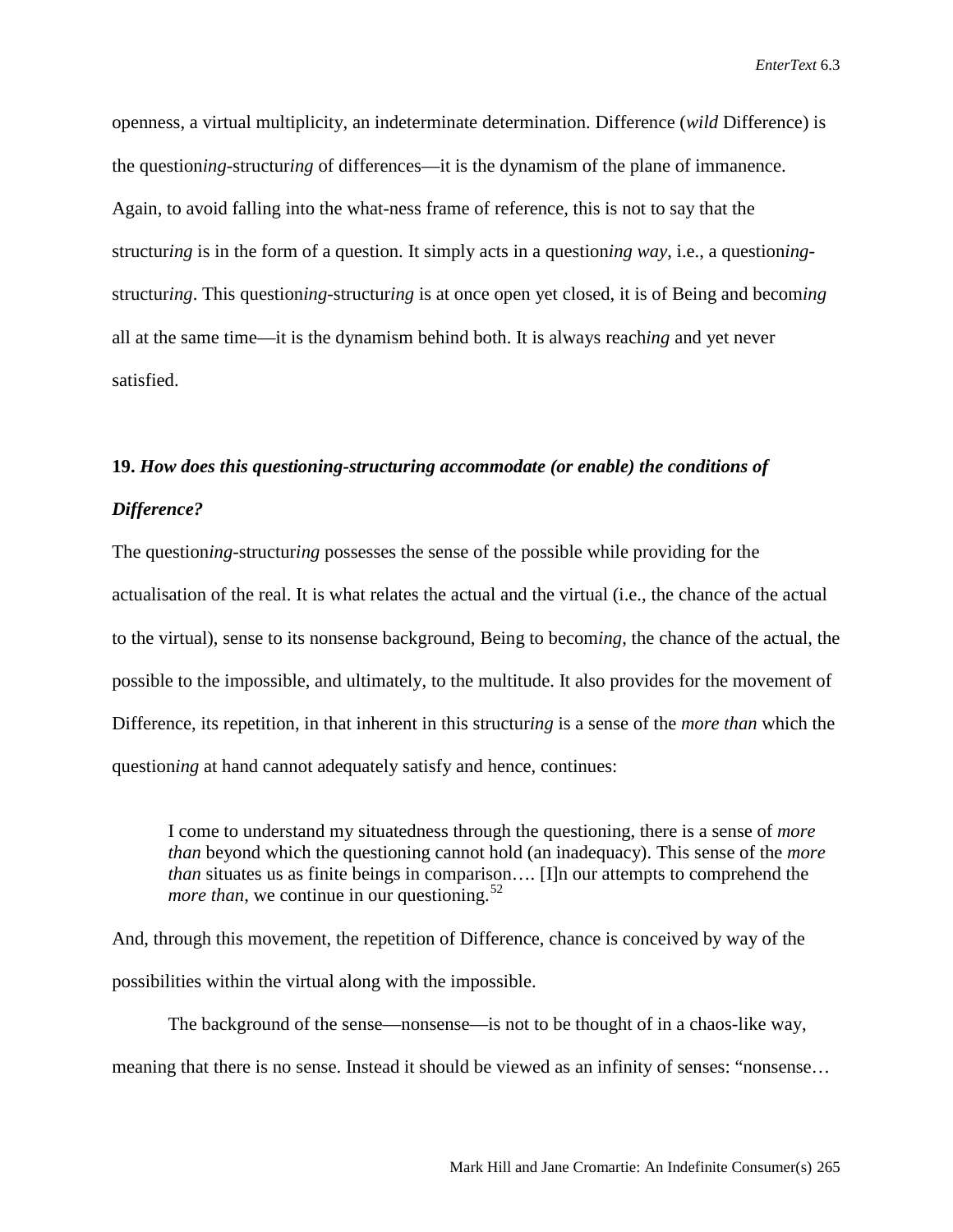far from meaning 'absence of sense,'... is in fact just the opposite, incessantly producing an infinity of senses in the form of simulacra…."[53](#page-26-52) It is through the question*ing*-structur*ing* that we know of the virtual, the possible, a sense of infinity—the *more than*. And, at the same time, it is through the question*ing*-structur*ing* that we are situated in a world of differences which are inadequate to the task of providing any final com*ing* together.

## **20.** *How is the actual vs. the virtual, the finite vs. the infinite structured through this questioning-structuring?*

The sense for the *more than*, through the question*ing*-structur*ing*, provides for an understanding that such exists, while simultaneously situating us as being, related but different from the *more than*. It is what compels us to continue in our question*ing* way creating differences along the way. Questions of why we are here (the purpose of life), the questions of religions, etc., along with the insatiable quest (thirst) for the new, all testify to this motivating force. Even our sense of desire stems from this aspect of Difference. This is what allows marketers to capitalise on promises of desired outcomes—differences—through their advertising imagery (e.g., the ideal versus the actual, youthfulness versus aging) in promoting their products and services.

At the same time, there is another aspect of the question*ing*-structur*ing* that facilitates the movement while structur*ing* the actual from the virtual, the finite from the infinite. That is the release required within the question*ing*-structur*ing*. The paradoxical condition of the question*ing*-structur*ing* provides not only for the com*ing* together (the actual, the real, multiplicities, differences) but also for the splitt*ing* apart (the return to the virtual, the possible/impossible)—both of which co-exist simultaneously, paradoxically. The release of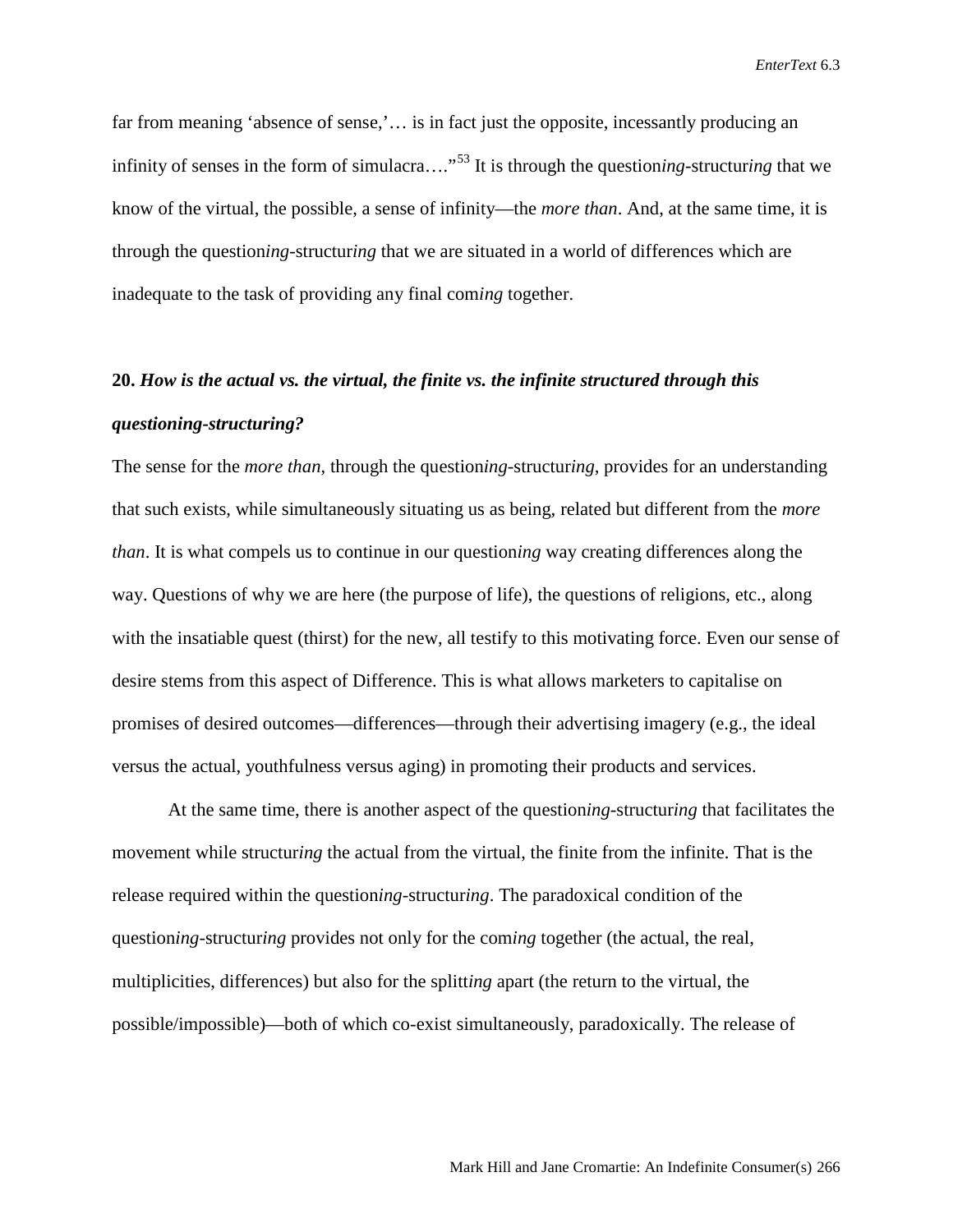Difference requires forgett*ing*. This forgett*ing* occurs at all levels (e.g., metaphysically,

psychologically), suggesting again a kind of structur*ing* commonality among all things.

It is through forgett*ing*, the splitt*ing* apart of Difference, the release, that we experience forgiveness, Otherness (transcendence), time, and a relinquished past:<sup>54</sup>

Forgetting allows a separation between our selves and our former selves, as well as between ourselves and others…. The forgetting (undifferentiating) in our ongoing differentiating creates a divide, separating our selves from our former selves, that can never be crossed…. [S]ince there is no common memory *per se* [except perhaps the eternal return of Difference], forgetting causes a separation between individuals…. Each individual represents a different position in the world, and these differences in position inherently lead to different questioning, forming unique perspectives [centres of indeterminacies]. It is forgetting which promotes subjectivity and transcendence.<sup>[55](#page-26-54)</sup>

It is through the paradoxical event of Difference via its question*ing*-structur*ing* that forgett*ing* (undifferentiating) and differentiating occur simultaneously, that the uniqueness of the consumer is manifest.

As described in Fragment 9, subjectivity stems from a folding, unfolding, and refolding within the indefinite mass, within the multitude. For this unfold*ing* to occur, a release is necessary—forgett*ing* is required. At the same time, forgett*ing* is also creating differences through the divides and across time, our former selves, among others, etc. Differences are not only created through the com*ing* together but also through the splitt*ing* apart of Difference paradoxically, simultaneously—which is inherent (intrinsic) in the coming together of the question*ing*-structur*ing* of Difference.

#### **21.** *How else does this splitting apart of Difference affect our understandings of things?*

"All that moves or changes is in time, but time itself neither changes nor moves. This does not mean that time is eternity. If so, we would be caught in the tautology of defining time by time.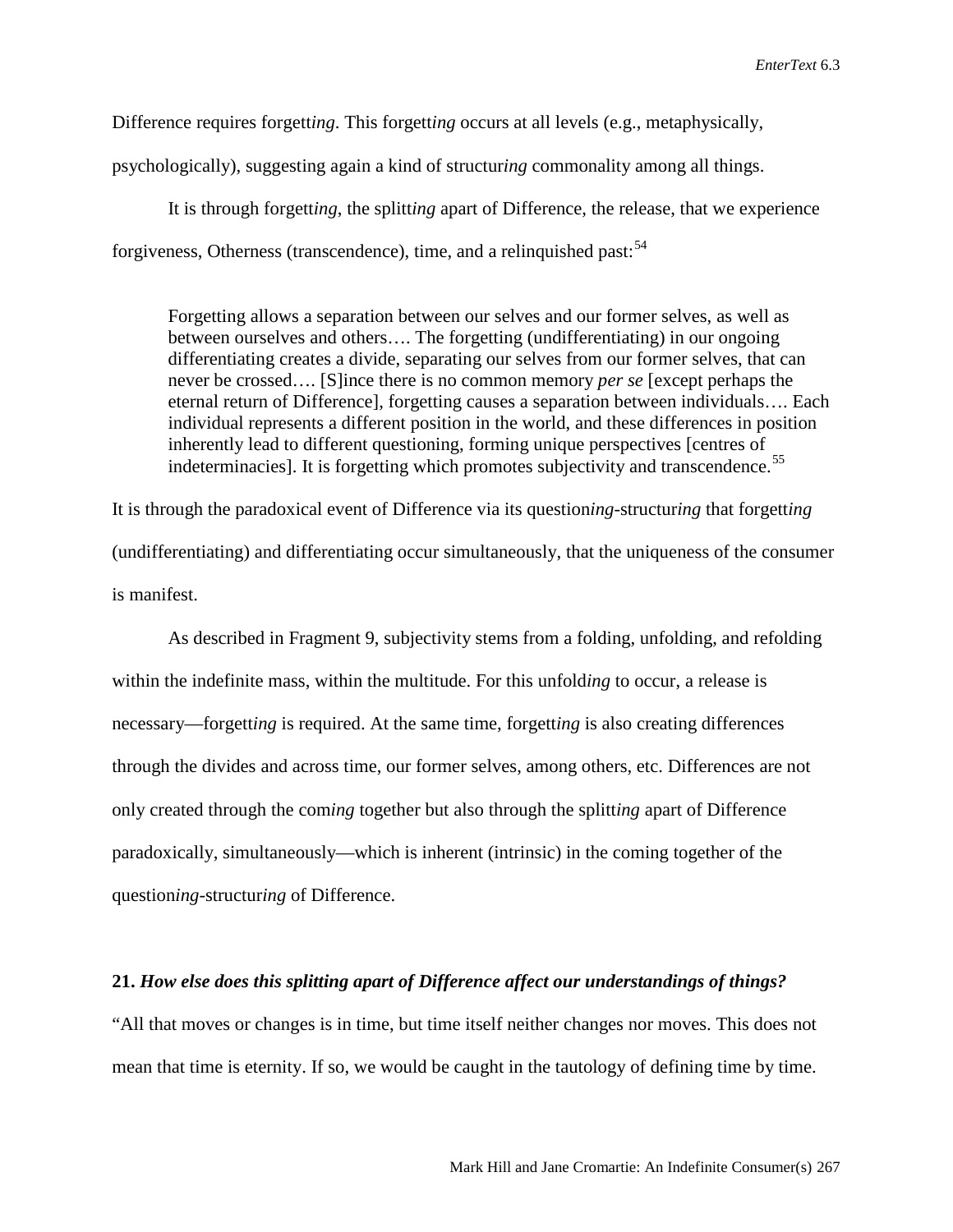Rather it is 'the form of that which is not eternal, the immutable form of change and movement' (Kant's Critical Philosophy viii). Time is change: the fact that the universe never stops moving, changing, and evolving.... [W]hat does not change is change itself."<sup>[56](#page-26-55)</sup> Accordingly, time is change, but not in a spatial sense.

Time is

fundamentally paradoxical. Because time passes, and cannot do otherwise, the present will coexist with the past that it will be, and the past will be indiscernible from the present it has been [explaining the relativity paradox of time inferred from Einstein's Theory of Relativity]…. [T]ime continually divides into a present that is passing, a past that is preserved, and an indeterminate future… "since the past is constituted not after the present that it was but at the same time, time has to split itself in two at each moment as present and past, which differ from each other in nature, or, what amounts to the same thing, it has to split the present in two heterogeneous directions, one of which is launched towards the future while the other falls into the past. Time has to split at the same time as it sets itself out or unrolls itself: it splits in two dissymmetrical jets, one of which makes all the present pass on, while the other preserves all the past".<sup>[57](#page-26-56)</sup>

For the splitting of time to occur, the release of forgetting is required. Again, as stipulated in Fragment 20, differences are not only created through the com*ing* together but also through the splitt*ing* apart of Difference paradoxically, simultaneously. Time is also characterised in this way, as time is another realisation (expression) of Difference. Time is change in the becom*ing* of Difference. And, "Returning is the being of that which becomes,"<sup>[58](#page-26-57)</sup> paradoxically.

#### **22.** *What is being consumed by an indefinite consumer(s)?*

An indefinite consumer(s) is of Difference, question*ing*-structur*ing*s, structur*ing*s of com*ing* together and splitt*ing* apart—an incomplete fluctuating intensity (a folded multiplicity, a centre of indeterminacies) of and among the multitude. It is these structur*ing*s that create and consume differences from which an indefinite consumer(s) appears by the means of Difference.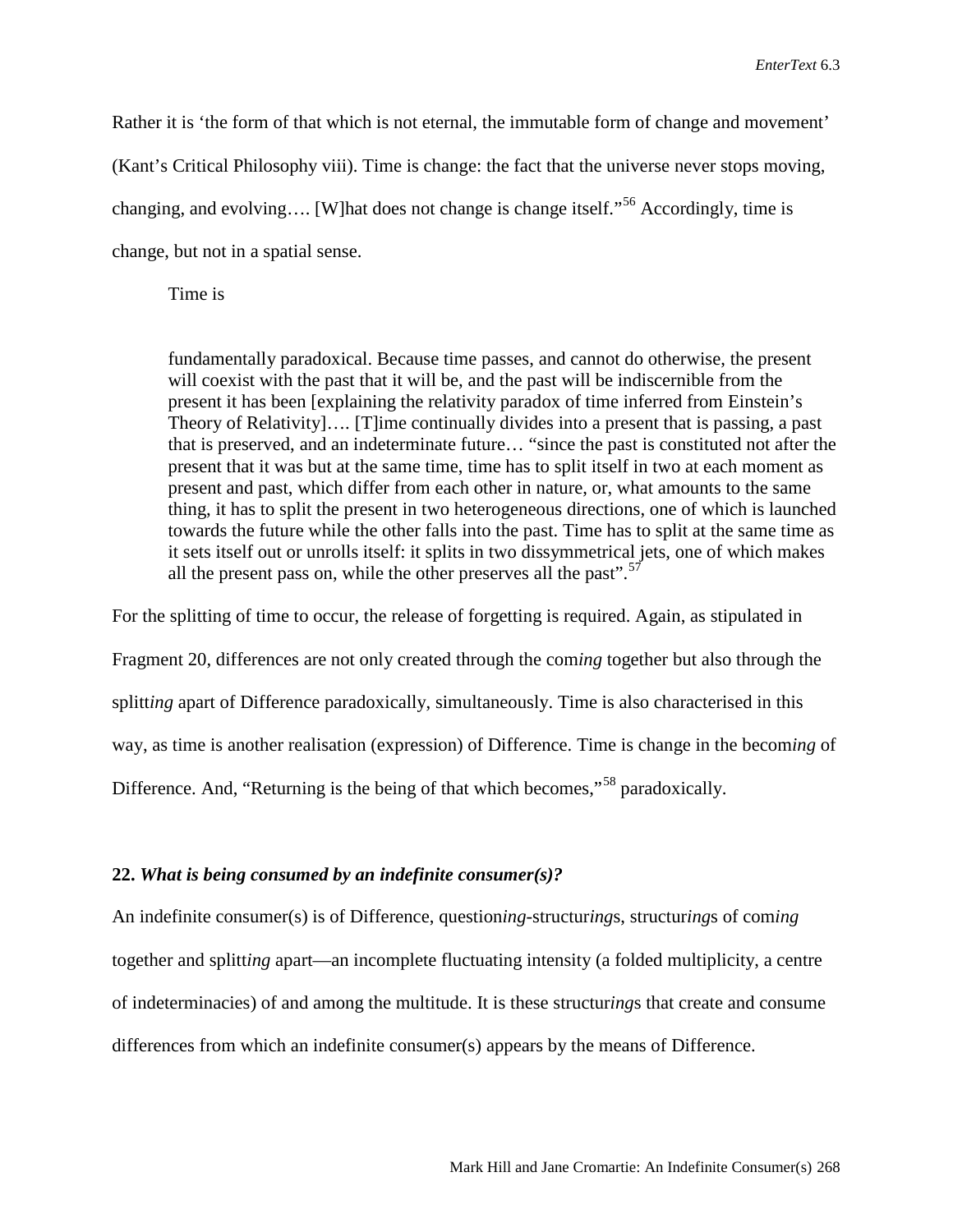This explains the alluring nature (the fascination, the attraction, the enticement) of the new, the different, and that which is sought. We seek out that which we know—Difference, from that which we are, expressed through differences. It is our nature—the *way* of Difference. This explains the continuous need for innovation and our always being on the prowl (a nomadic tendency) to be different in a marketplace of differences, seeking that which is different. At the same time it explains the attraction of the *new* and how the *new* can transform into the *old* (i.e., through the splitting of Difference), and then again into the *old-new* (e.g., via the coming together again through Difference as nostalgia) (*ad infinitum*).

The nomadic tendency of an indefinite consumer(s) is a characteristic of the question*ing*structur*ing* of Difference resulting from the tendency to break from identity in favour of Difference, recurrently. It is an affirmation of that which is producing the identities and representations—it is the return to (of) Difference. As  $May^{59}$  $May^{59}$  $May^{59}$  suggests, the question we ask is "How should I live my life today?" In asking the question (in one form or another), individually and collectively, we set the stage for lines of flight by way of Difference. And each and every time, a line of flight involves a break from identity. Each day is new and involves the potential for new lines of flight, new ways of living, predicated upon new differences originating out of our question*ing*-structur*ing(s)*, through and through the multitude.

What repeats (returns) is Difference. An indefinite consumer(s) is one way by which Difference is realised (expressed).

#### **23.** *???*

Difference continuously returns through us all…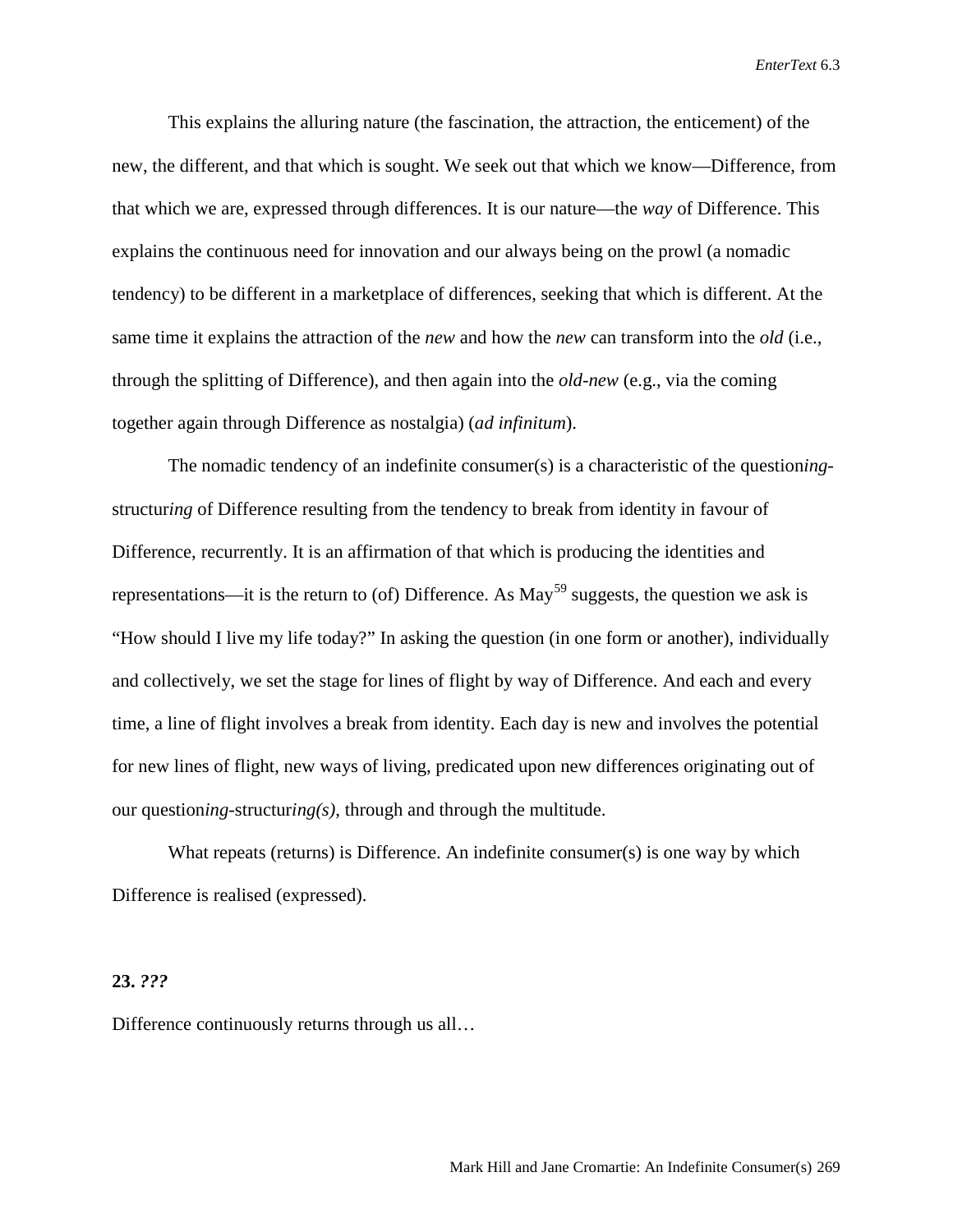$3$  Mark Currie, *Difference: The New Critical Idiom* (New York: Routledge, 2004), 70.<br> $4$  Gilles Deleuze, *Essays Critical and Clinical*, trans. Daniel W. Smith and Michael A. Greco (Minneapolis: University of Minnesota Press, 1997), xxiii.<br><sup>5</sup> Gilles Deleuze, *Pure Immanence: Essays on A Life*, trans. Anne Boyman (New York: Zone Books, 2001), 65.

<sup>6</sup> Stephen Haeckel, "Adaptive Business Designs: Designing a Business From the Customer Back," presentation at *Does Marketing Need Reform?* Symposium sponsored by Bentley College (Sheraton Hotel, Boston, MA, 9 August 2004).

<sup>9</sup> Roger Von Oech, *Expect The Unexpected (Or You Won't Find It): A Creativity Tool Based On The Ancient Wisdom Of Heraclitus (New York: Free Press, 2003), 49.* 

<sup>10</sup> Ibid., 50.<br><sup>11</sup> To further distinguish difference from the differences it produces, difference will be capitalised (Difference) forthwith.

<sup>12</sup> Friedrich Nietzsche, *Basic Writings of Nietzsche*, trans. Walter Kaufmann (New York: Modern Library, 1992), 729.

<sup>14</sup> Alain Badiou, *Deleuze: The Clamor of Being*, trans. Louise Burchill (Minneapolis: University of Minnesota Press, 2000), 36. A "sense is never a principle or an origin."

<sup>15</sup> Roy Sorensen, *A Brief History of the Paradox: Philosophy and the Labyrinths of the Mind* (Oxford: Oxford University Press, 2003), 10.

<sup>16</sup> Gregg Easterbrook, *The Progress Paradox: How Life Gets Better While People Feel Worse* (New York: Random House, 2003).<br><sup>17</sup> Barry Schwartz, *The Paradox of Choice: Why More Is Less* (New York: HarperCollins, 2004).

<sup>18</sup> Craig J. Thompson, "Marketplace Mythology and Discourses of Power" (*Journal of Consumer Behavior* 31.4, 2004), 4.

<sup>19</sup> Robert V. Kozinets, "Can Consumers Escape the Market? Emancipatory Illuminations from Burning Man" (*Journal of Consumer Behavior* 29.4, 2002), 20-38.

<sup>20</sup> Douglas B. Holt, "Why Do Brands Cause Trouble? A Dialectical Theory of Consumer Culture and Branding" (*Journal of Consumer Research* 29.4, 2002), 70-90. 21 David Carr, *The Paradox of Subjectivity: The Self in the Transcendental Tradition* (New York: Oxford University

Press, 1999).

<sup>22</sup> James Williams, *Gilles Deleuze's Difference and Repetition: A Critical Introduction and Guide* (Edinburgh: Edinburgh University Press, 2003), 176.

<sup>23</sup> Badiou cites a Deleuze example of a fold: "To think is to fold, to double the outside with a coextensive inside," 90.<br> $24$  Ibid., 151-52.

<sup>25</sup> Cf. D. N. Rodowick, *Gilles Deleuze's Time Machine* (Durham, NC: Duke University Press, 1997).<br><sup>26</sup> John Rajchman, *The Deleuze Connections* (Cambridge, MA: MIT Press, 2000), 81.<br><sup>27</sup> Gilles Deleuze and Félix Guattar

(Minneapolis: University of Minnesota Press, 1987), 254.

<sup>28</sup> The art or practice of Japanese paper-folding.

<sup>&</sup>lt;sup>1</sup> Friedrich Nietzsche, *The Gay Science*, trans. Walter Kaufmann (New York: Vantage Books, 1974), sec. 110, 355.<br><sup>2</sup> Jeffrey A. Bell, *Philosophy at the Edge of Chaos: Gilles Deleuze and the Philosophy of Difference* (T

 $<sup>7</sup>$  While this appears to be tautological, it merely implies the dynamic nature of difference and its proliferation of</sup> differences.

<sup>8</sup> Bell cites a Nietzsche example, 21.

 $13$  Condition refers to something essential to the appearance or occurrence of something else. In this case, the something else is the (re)appearance or (re)occurrence of differences.